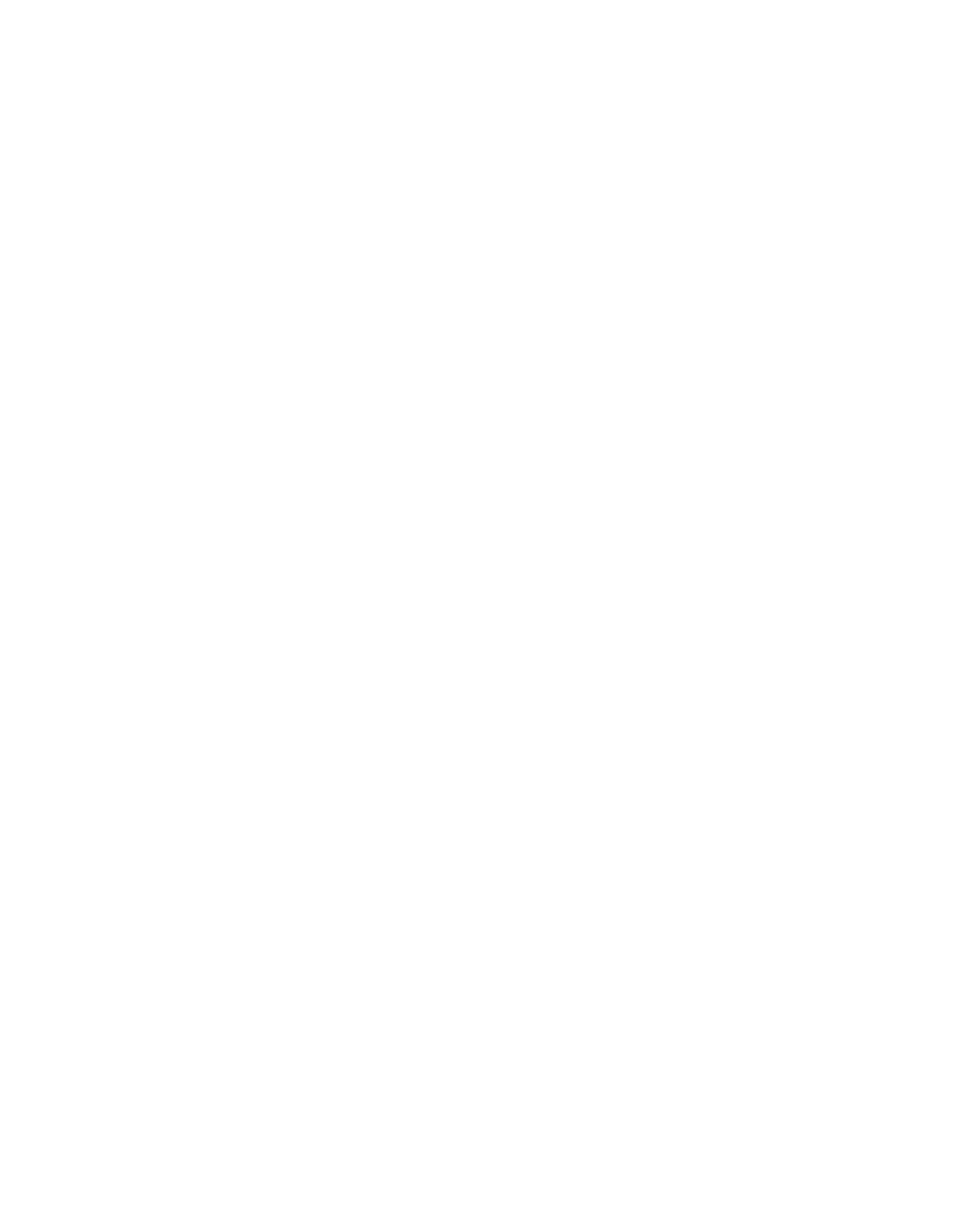### **Contents**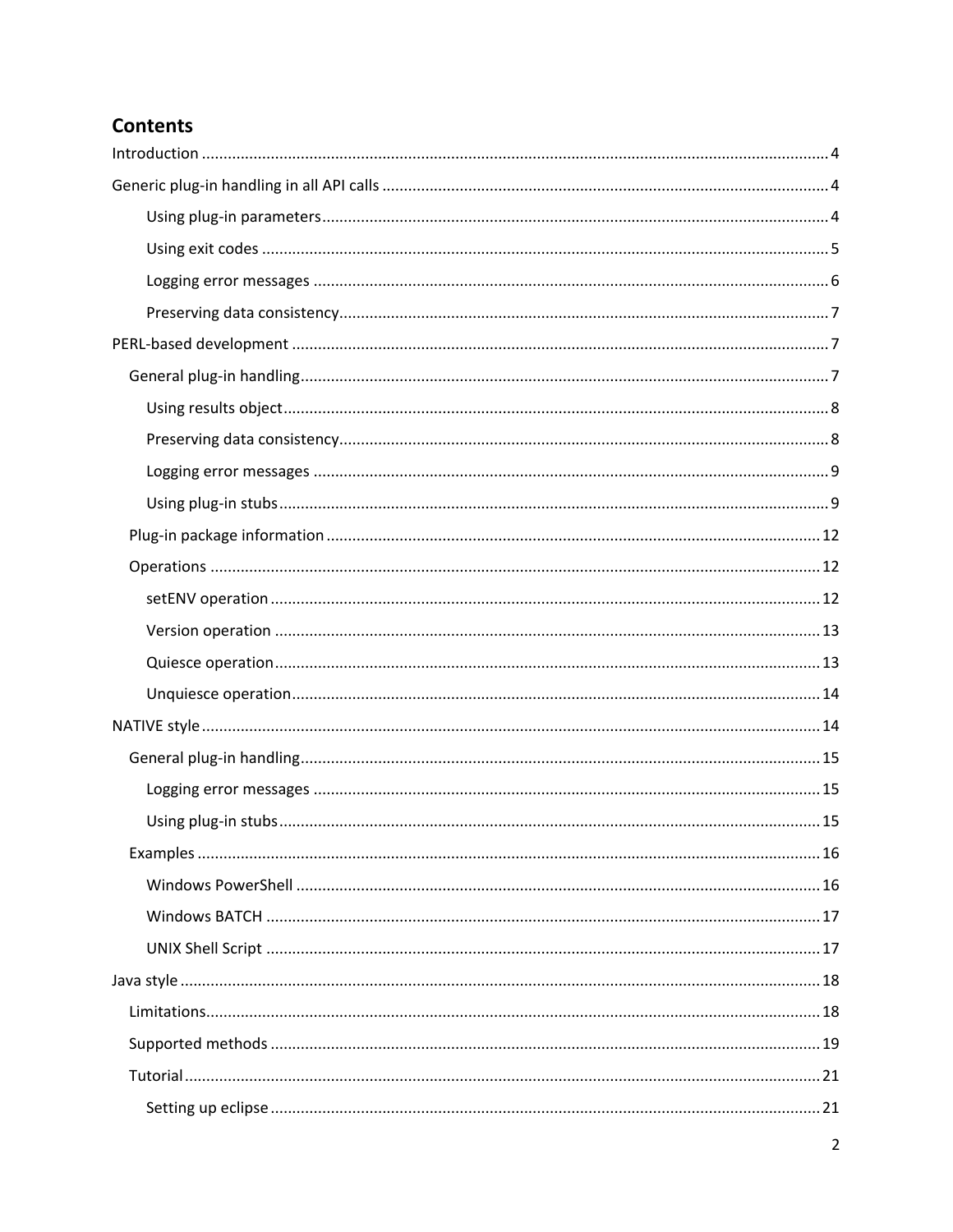| How to send comments about documentation and receive update notifications33 |  |
|-----------------------------------------------------------------------------|--|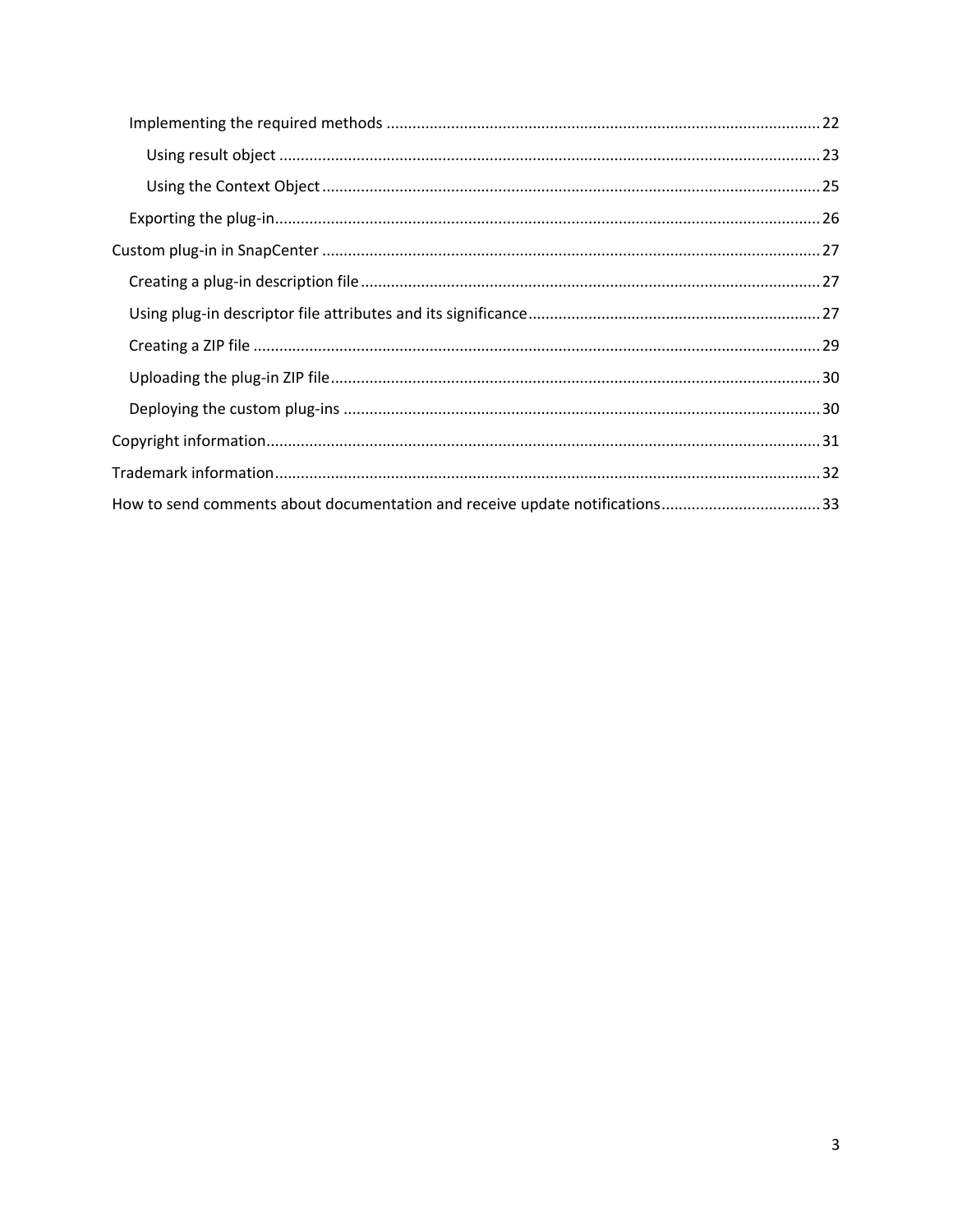## <span id="page-4-0"></span>**Introduction**

The SnapCenter Server enables you to deploy and manage your applications as plug-ins to SnapCenter. Applications of your choice can be plugged into the SnapCenter Server for data protection and management capabilities.

SnapCenter enables you to develop custom plug-ins using different programming languages. You can develop a custom plug-in using Perl, Java, BATCH, or other Scripting languages.

To use custom plug-ins in SnapCenter, you must perform the following tasks:

- Create a plug-in for your application using the instructions in this guide
- Create a description file
- Export the custom plug-in to install it on the SnapCenter host
- Upload the plug-in zip file into SnapCenter Server

## <span id="page-4-1"></span>**Generic plug-in handling in all API calls**

For every API call, use the following information:

- Plug-in parameters
- Exit codes
- Log messages
- Data consistency

### <span id="page-4-2"></span>**Using plug-in parameters**

A set of parameters are passed to the plug-in as part of every API call made. The following table lists the specific information for the parameters.

| <b>Parameter</b> | <b>Purpose</b>                                                                                                                             |
|------------------|--------------------------------------------------------------------------------------------------------------------------------------------|
| <b>ACTION</b>    | Determines the workflow name. For example,<br>discover, backup, fileOrVolRestore or<br>cloneVolAndLun                                      |
| <b>RESOURCES</b> | Lists resources to be protected. A resource is<br>identified by UID and Type. The list is presented<br>to plug-in in the following format: |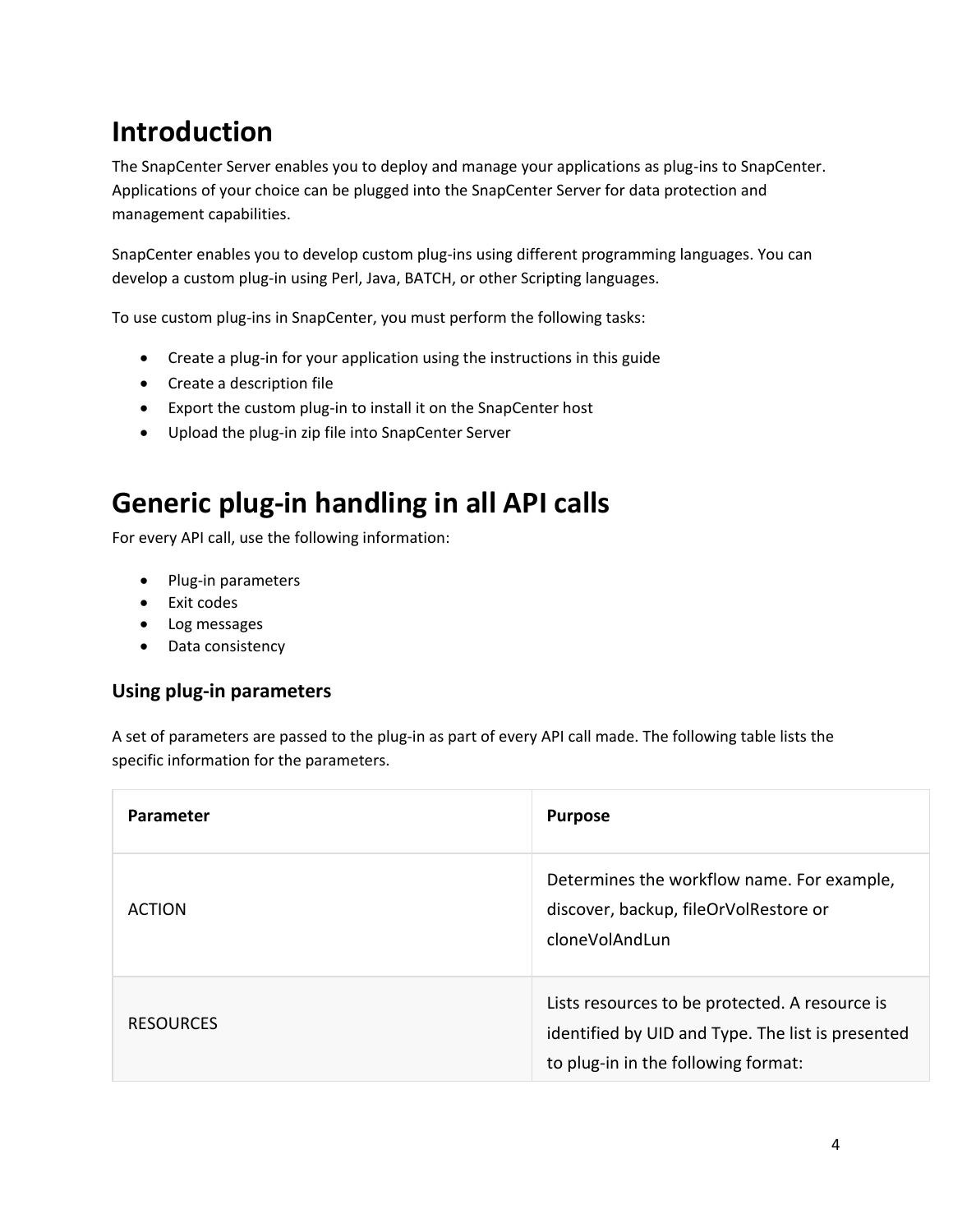| Parameter                                                     | <b>Purpose</b>                                                                                                                                                                                                                                                       |
|---------------------------------------------------------------|----------------------------------------------------------------------------------------------------------------------------------------------------------------------------------------------------------------------------------------------------------------------|
|                                                               | " <uid>,<type>;<uid>,<type>". For example,<br/>"Instance1,Instance;Instance2\\DB1,Database"</type></uid></type></uid>                                                                                                                                                |
| APP NAME                                                      | Determines which plug-in is being used. For<br>example, DB2, MYSQL. SnapCenter Server has<br>built-in support for the listed applications. This<br>parameter is case sensitive.                                                                                      |
| APP IGNORE ERROR                                              | (Y or N) This causes SnapCenter to exit or not<br>exit when an application error is encountered.<br>This is useful when you are backing up multiple<br>databases and do not want a single failure to<br>stop the backup operation.                                   |
| <resource_name>__APP_INSTANCE_USERNAME</resource_name>        | SnapCenter RunAs account username is set for<br>the resource.                                                                                                                                                                                                        |
| <resource_name>_APP_INSTANCE_PASSWORD</resource_name>         | SnapCenter RunAs account password is set for<br>the resource.                                                                                                                                                                                                        |
| <resource_name>_<custom_param></custom_param></resource_name> | Every Resource level custom key value is<br>available to plug-ins prefixed with<br>" <resource_name> ". For example, if a<br/>custom key is "MASTER_SLAVE" for a resource<br/>named "MySQLDB", then it will be available as<br/>MySQLDB MASTER SLAVE</resource_name> |

### <span id="page-5-0"></span>**Using exit codes**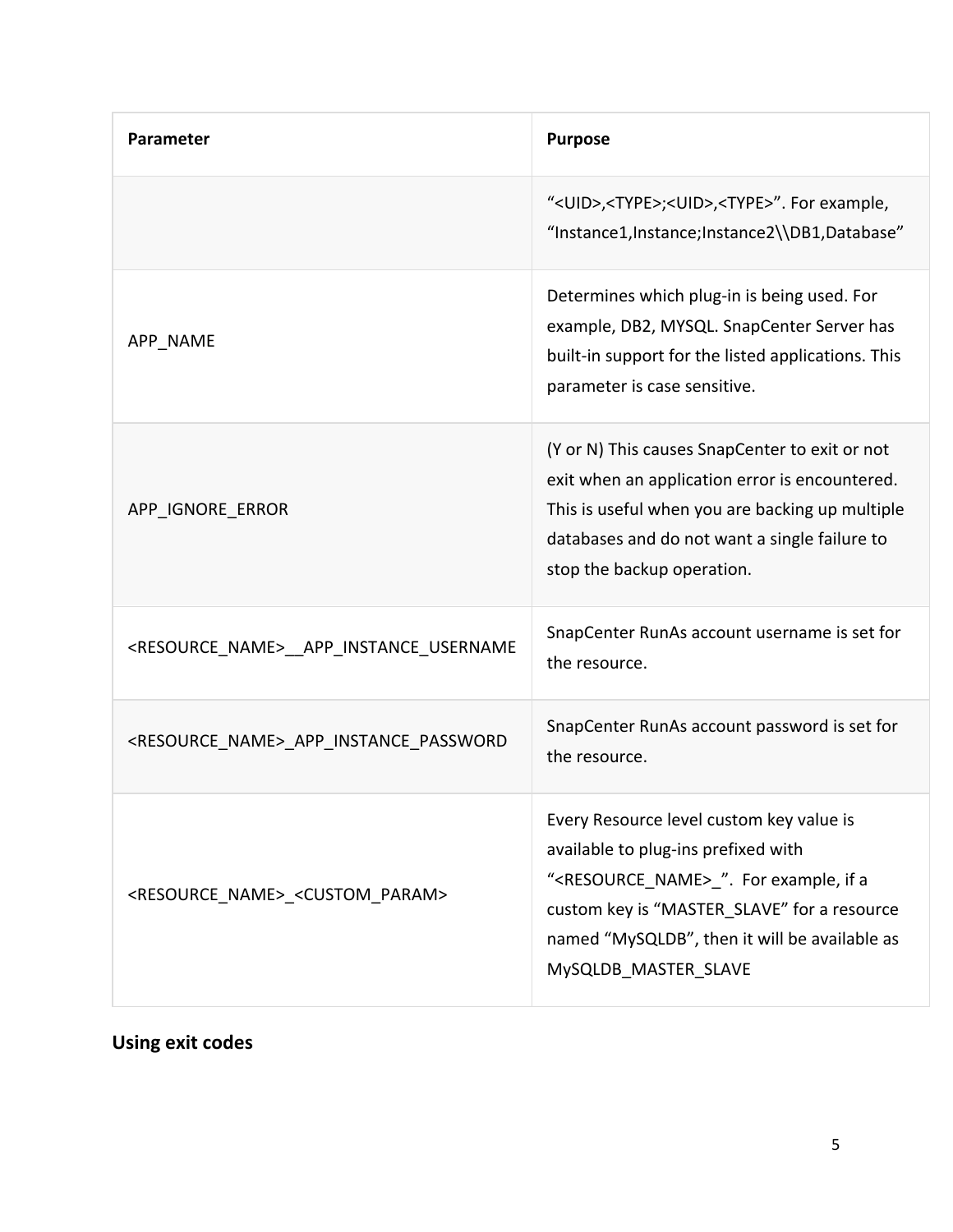The plug-in returns the status of the operation back to the host by means of exit codes. Each code has a specific meaning and the plug-in uses the right exit code to indicate the same.

The following table depicts error codes and their meaning.

| <b>Exit Code</b> | <b>Purpose</b>                                                       |
|------------------|----------------------------------------------------------------------|
| 0                | Successful operation                                                 |
| 99               | Requested operation is not supported or implemented                  |
| 100              | Failed operation, skip unquiesce, and exit. Unquiesce is by default. |
| 101              | Failed operation, continue with backup operation                     |
| other            | Failed operation, run unquiesce, and exit                            |

### <span id="page-6-0"></span>**Logging error messages**

The error messages are passed from the plug-in to the SnapCenter Server. The message includes the message, log level, and time stamp.

The following table lists levels and their purposes.

| Parameter    | <b>Purpose</b>        |
|--------------|-----------------------|
| <b>INFO</b>  | informational message |
| <b>WARN</b>  | warning message       |
| <b>ERROR</b> | error message         |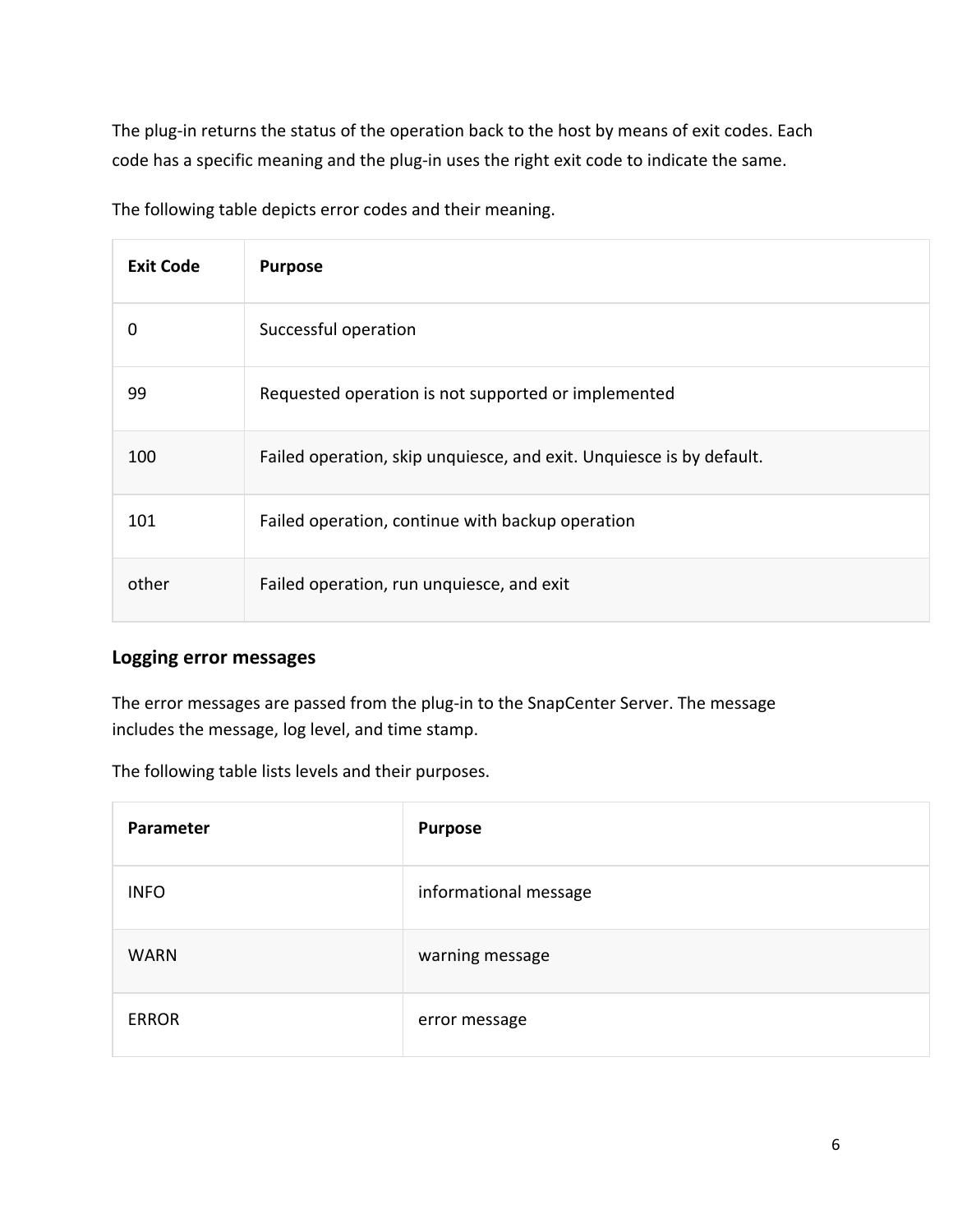| Parameter    | <b>Purpose</b> |
|--------------|----------------|
| <b>DEBUG</b> | debug message  |
| <b>TRACE</b> | trace message  |

### <span id="page-7-0"></span>**Preserving data consistency**

Custom plug-ins preserve data between operations of the same workflow execution. For example, a plug-in can store data at the end of quiesce, which can be used during unquiesce operation.

The data to be preserved is set as part of result object by plug-in. It follows a specific format and is described in detail under each style of plug-in development.

## <span id="page-7-1"></span>**PERL-based development**

You must follow certain conventions while developing the plug-in using PERL.

- Contents must be readable
- Must implement mandatory operations setENV, quiesce, and unquiesce
- Must use a specific syntax to pass results back to the agent
- The contents should be saved as <PLUGIN\_NAME>.pm file

Available operations are

- setENV
- version
- quiesce
- unquiesce
- clone\_pre, clone\_post
- restore pre, restore
- cleanup

## <span id="page-7-2"></span>**General plug-in handling**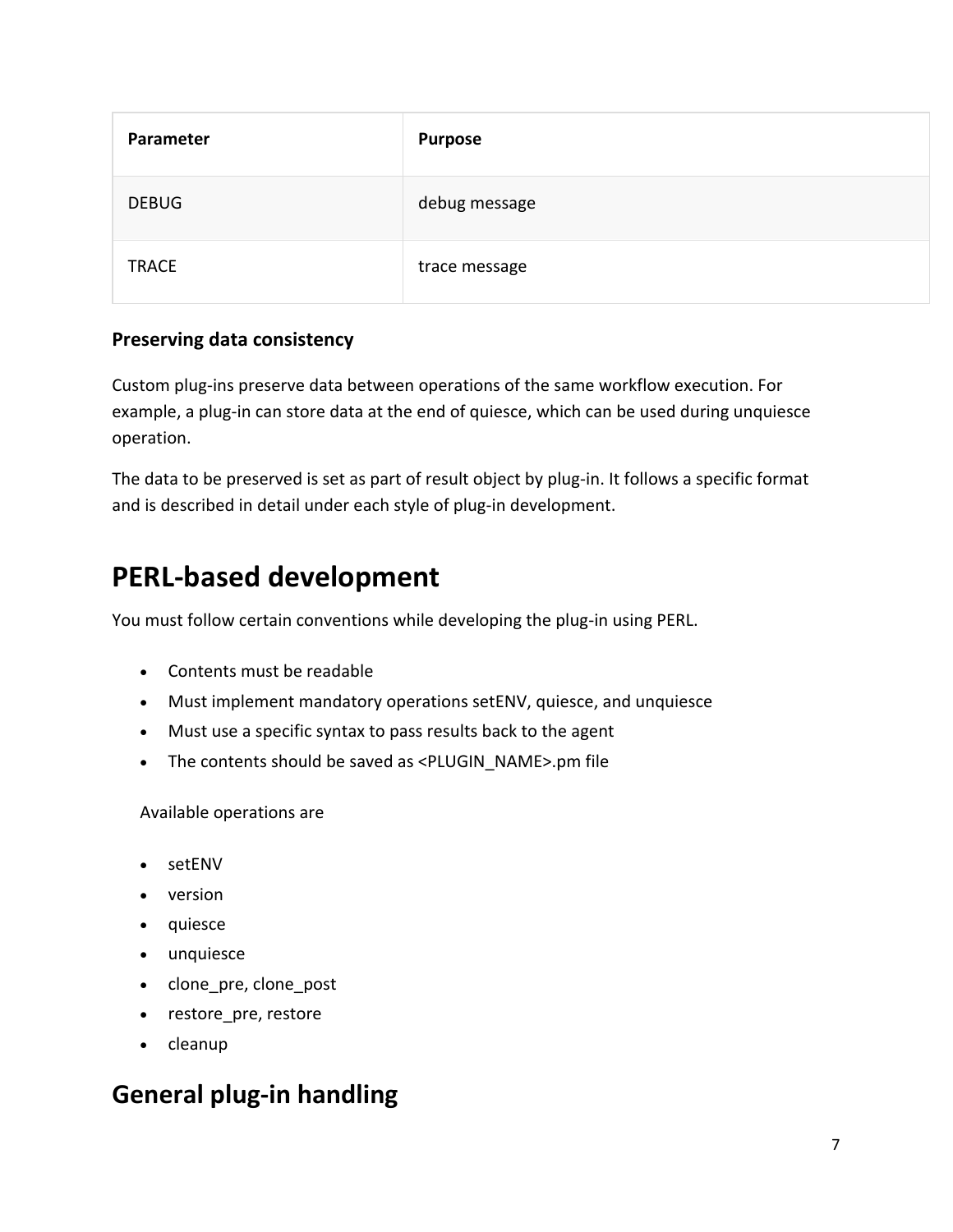### <span id="page-8-0"></span>**Using results object**

Every custom plug-in operation must define the results object. This object sends messages, exit code, stdout, and stderr back to the host agent.

Results object:

```
my $result = {exit code \Rightarrow 0,
            stdout \Rightarrow "",
            stderr \Rightarrow "",
 };
```
Returning the results object:

return \$result;

### <span id="page-8-1"></span>**Preserving data consistency**

It is possible to preserve data between operations (except cleanup) as part of same workflow execution. This is done using key-value pairs. The key-value pairs of data are set as part of result object and are retained and available in the subsequent operations of same workflow.

The following code sample sets the data to be preserved:

```
my $result = {exit code => 0,stdout \Rightarrow "",
          stderr \Rightarrow "",
   };
$result->{env}->{'key1'} = 'value1';$result->{env}->{'key2'} = 'value2';….
return $result
```
The above code sets two key-value pairs, which are available as input in the subsequent operation. The two key-value pairs are accessible using the following code:

```
sub setENV {
      my (Sself, Sconfig) = @;;my $first value = $config->{'key1'}};my $second value = $config->{'key2'}};…
}
```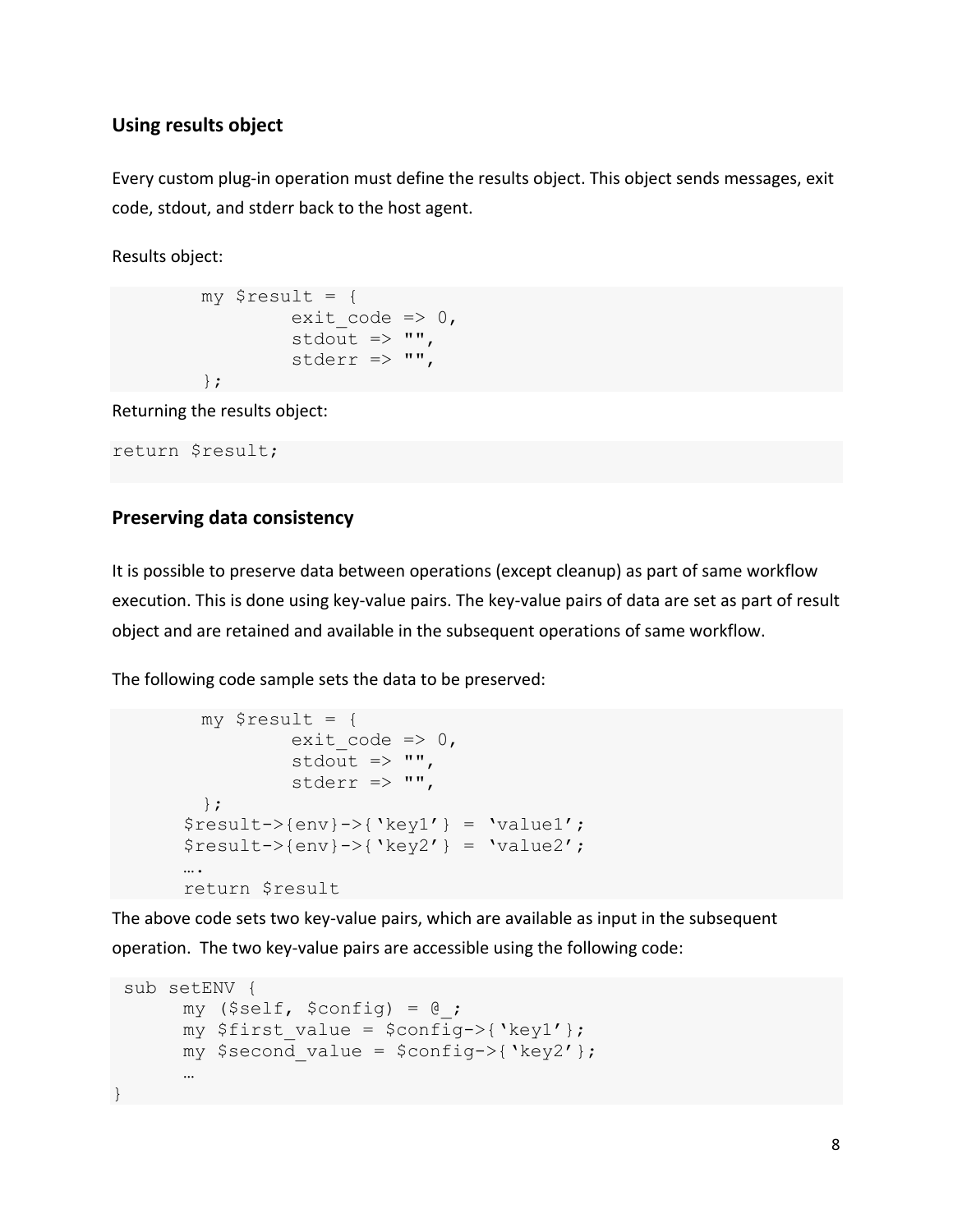### <span id="page-9-0"></span>**Logging error messages**

Each operation can send messages back to the host agent, which displays and stores the content. A message contains the message level, a timestamp, and a message text. Multiline messages are supported.

```
Load the SnapCreator::Event Class:
my $msgObj = new SnapCreate:Event();
my @message a = ();
```
Use the msgObj to capture a message by using the collect method.

```
$msgObj->collect(\@message_a, INFO, "My INFO Message");
$msgObj->collect(\@message a, WARN, "My WARN Message");
$msgObj->collect(\@message_a, ERROR, "My ERROR Message");
$msgObj->collect(\@message_a, DEBUG, "My DEBUG Message");
$msgObj->collect(\@message_a, TRACE, "My TRACE Message");
```
#### Apply messages to the results object:

 $$result->{message} = \langle\text{Qmessage a};\right.$ 

### <span id="page-9-1"></span>**Using plug-in stubs**

Custom plug-ins must expose plug-in stubs. These are methods that the SnapCenter Server calls, based on a workflow.

| <b>Plug-in Stub</b> | <b>Optional/Required</b> | <b>Purpose</b>                                                                                                                                                                                                                                     |
|---------------------|--------------------------|----------------------------------------------------------------------------------------------------------------------------------------------------------------------------------------------------------------------------------------------------|
| setENV              | required                 | This stub sets the environment and the configuration<br>object. Any environment parsing or handling should be<br>done here. Each time a stub is called, the setENV stub is<br>called just before. It is only required for PERL-style plug-<br>ins. |
| Version             | Optional                 | This stub is used to get application version.                                                                                                                                                                                                      |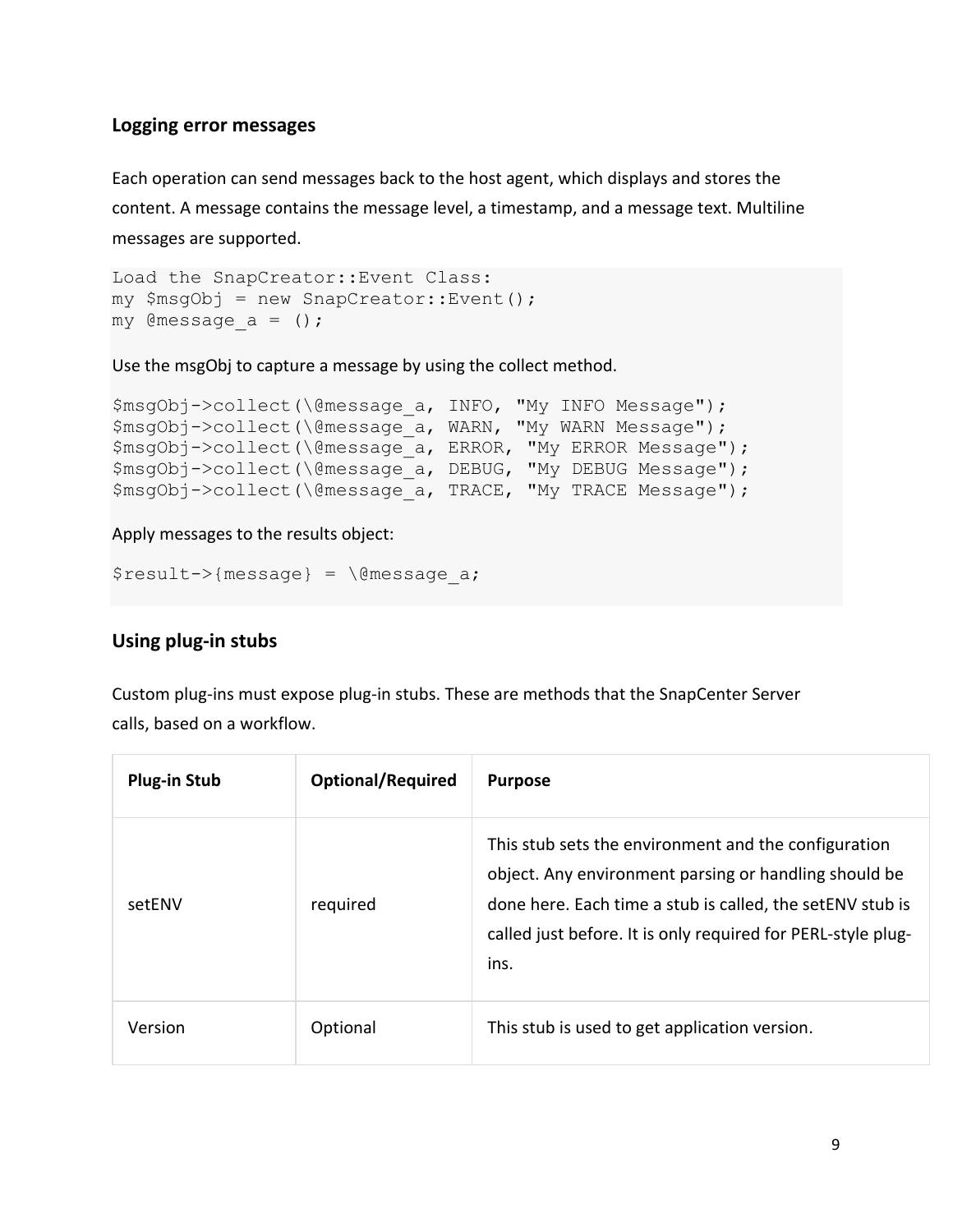| <b>Plug-in Stub</b> | <b>Optional/Required</b> | <b>Purpose</b>                                                                                                                                                                                                                                                                                                                                                                                                                                |
|---------------------|--------------------------|-----------------------------------------------------------------------------------------------------------------------------------------------------------------------------------------------------------------------------------------------------------------------------------------------------------------------------------------------------------------------------------------------------------------------------------------------|
| Discover            | Optional                 | This stub is used to discover application objects like<br>instance or database hosted on the agent or host. The<br>plug-in is expected to return discovered application<br>objects in specific format as part of the response. This<br>stub is only used in case the application is integrated<br>with SnapDrive for Unix or Windows.                                                                                                         |
| discovery complete  | Optional                 | This stub is used to discover all files, which constitutes<br>given application object (instance or database). The<br>plug-in is expected to return list of files in specific<br>format as part of response. This stub is only used in<br>case application is integrated with SnapDrive for Unix or<br>Windows.                                                                                                                               |
| Quiesce             | required                 | This stub is responsible for performing a quiesce, which<br>means placing application into a state where you can<br>create a Snapshot copy. This is called before Snapshot<br>copy operation. The metadata of application to be<br>retained should be set as part of response, which shall<br>be returned during subsequent clone or restore<br>operations on corresponding storage Snapshot copy in<br>the form of configuration parameters. |
| Unquiesce           | required                 | This stub is responsible for performing a unquiesce,<br>which means placing application into a normal state.<br>This is called after you create a Snapshot copy.                                                                                                                                                                                                                                                                              |
| clone_pre           | optional                 | This stub is responsible for performing preclone tasks.<br>This assumes you are using the built-in SnapCenter                                                                                                                                                                                                                                                                                                                                 |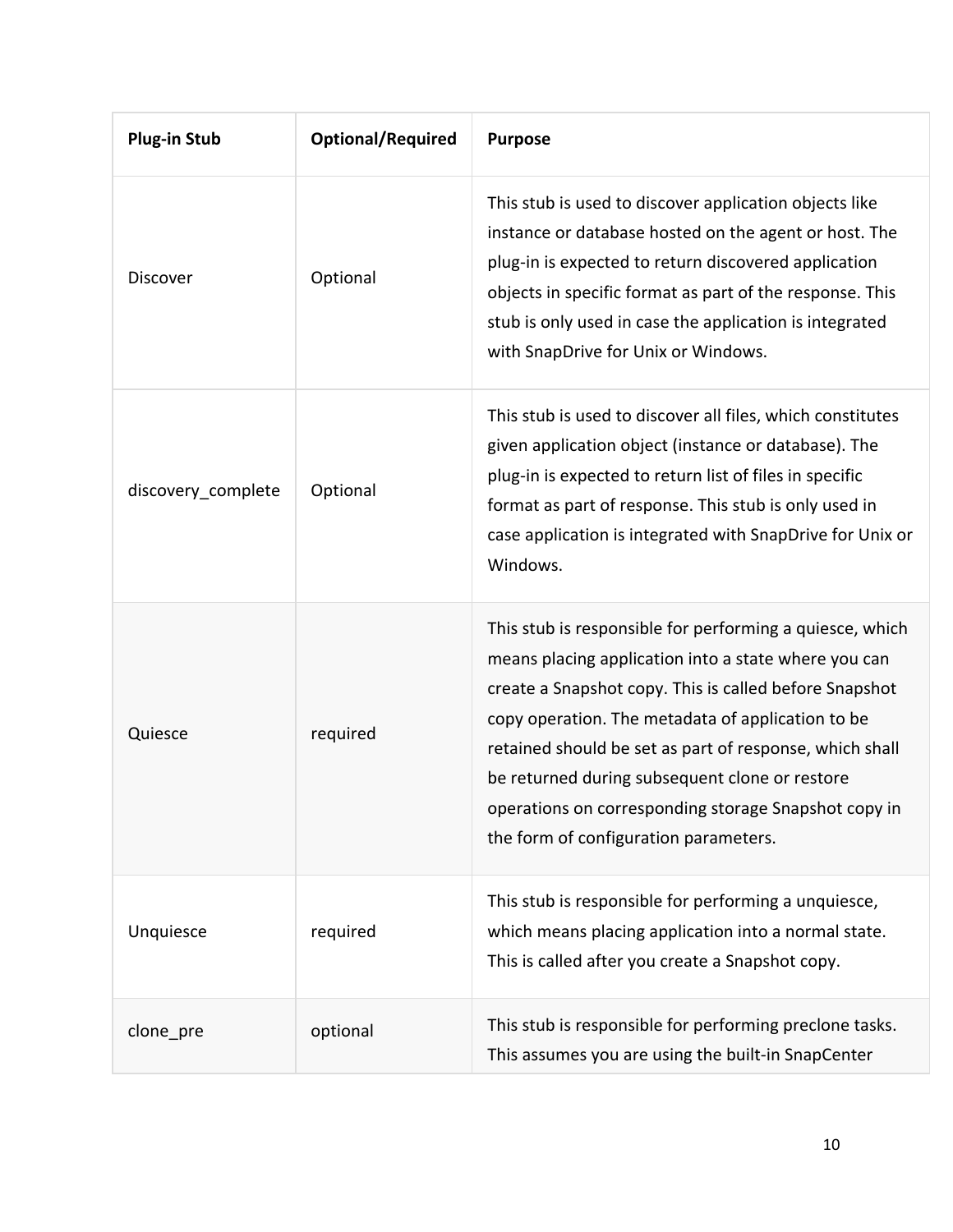| <b>Plug-in Stub</b> | <b>Optional/Required</b> | <b>Purpose</b>                                                                                                                                                                                                                                                                                                                                                                                                                                                                                                                                                                                        |
|---------------------|--------------------------|-------------------------------------------------------------------------------------------------------------------------------------------------------------------------------------------------------------------------------------------------------------------------------------------------------------------------------------------------------------------------------------------------------------------------------------------------------------------------------------------------------------------------------------------------------------------------------------------------------|
|                     |                          | Server cloning interface and is triggered when<br>performing clone operation.                                                                                                                                                                                                                                                                                                                                                                                                                                                                                                                         |
| clone_post          | optional                 | This stub is responsible for performing post clone tasks.<br>This assumes you are using the built-in SnapCenter<br>Server cloning interface and is triggered only when<br>performing clone operation.                                                                                                                                                                                                                                                                                                                                                                                                 |
| restore_pre         | optional                 | This stub is responsible for performing prerestore tasks.<br>This assumes you are using the built-in SnapCenter<br>Server restore interface and is triggered while<br>performing restore operation.                                                                                                                                                                                                                                                                                                                                                                                                   |
| Restore             | optional                 | This stub is responsible for performing application<br>restore tasks. This assumes you are using the built-in<br>SnapCenter Server restore interface and is only<br>triggered when performing restore operation.                                                                                                                                                                                                                                                                                                                                                                                      |
| Cleanup             | optional                 | This stub is responsible for performing cleanup after<br>backup, restore, or clone operations. Cleanup can be<br>during normal workflow execution or in the event of a<br>workflow failure. You can infer the workflow name<br>under which cleanup is called by referring to<br>configuration parameter ACTION, which can be backup,<br>cloneVolAndLun, or fileOrVolRestore. The configuration<br>parameter ERROR MESSAGE indicates if there was any<br>error while executing the workflow. If ERROR MESSAGE<br>is defined and NOT NULL, then cleanup is called during<br>workflow failure execution. |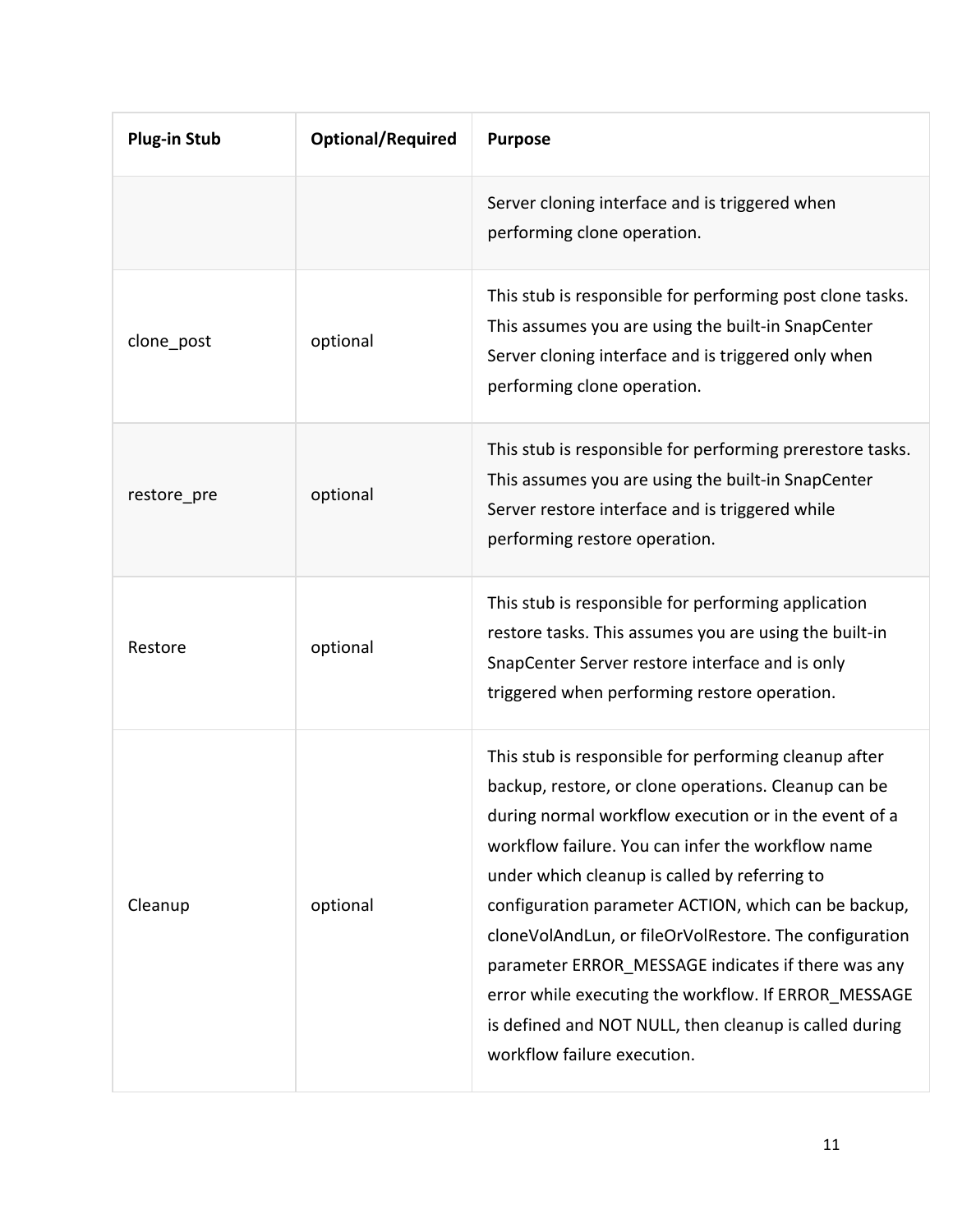| <b>Plug-in Stub</b> | <b>Optional/Required</b> | <b>Purpose</b>                                                                               |
|---------------------|--------------------------|----------------------------------------------------------------------------------------------|
| app version         | Optional                 | This stub is used by SnapCenter to get application<br>version detail managed by the plug-in. |

### <span id="page-12-0"></span>**Plug-in package information**

Every plug-in must have following information:

```
package MOCK;
our @ISA = qw(SnapCreator::Mod) ;
=head1 NAME
         MOCK - class which represents a MOCK module.
=cut
=head1 DESCRIPTION
         MOCK implements methods which only log requests. 
=cut
use strict;
use warnings;
use diagnostics;
use SnapCreator:: Util:: Generic qw ( trim is Empty );
use SnapCreator::Util::OS qw ( isWindows isUnix getUid 
createTmpFile );
use SnapCreator::Event qw ( INFO ERROR WARN DEBUG COMMENT ASUP 
CMD DUMP );
my $msgObj = new SnapCreator::Event();
my \text{Sconfig}\;h = ();
```
### <span id="page-12-1"></span>**Operations**

You can code various operations like setENV, Version, Quiesce, and Unquiesce, which are supported by the custom plug-ins.

#### <span id="page-12-2"></span>**setENV operation**

The setENV operation is required for plug-ins created using PERL. You can set the ENV and can easily access plug-in parameters.

sub setENV { my  $(Sself, Sobj) = 0;$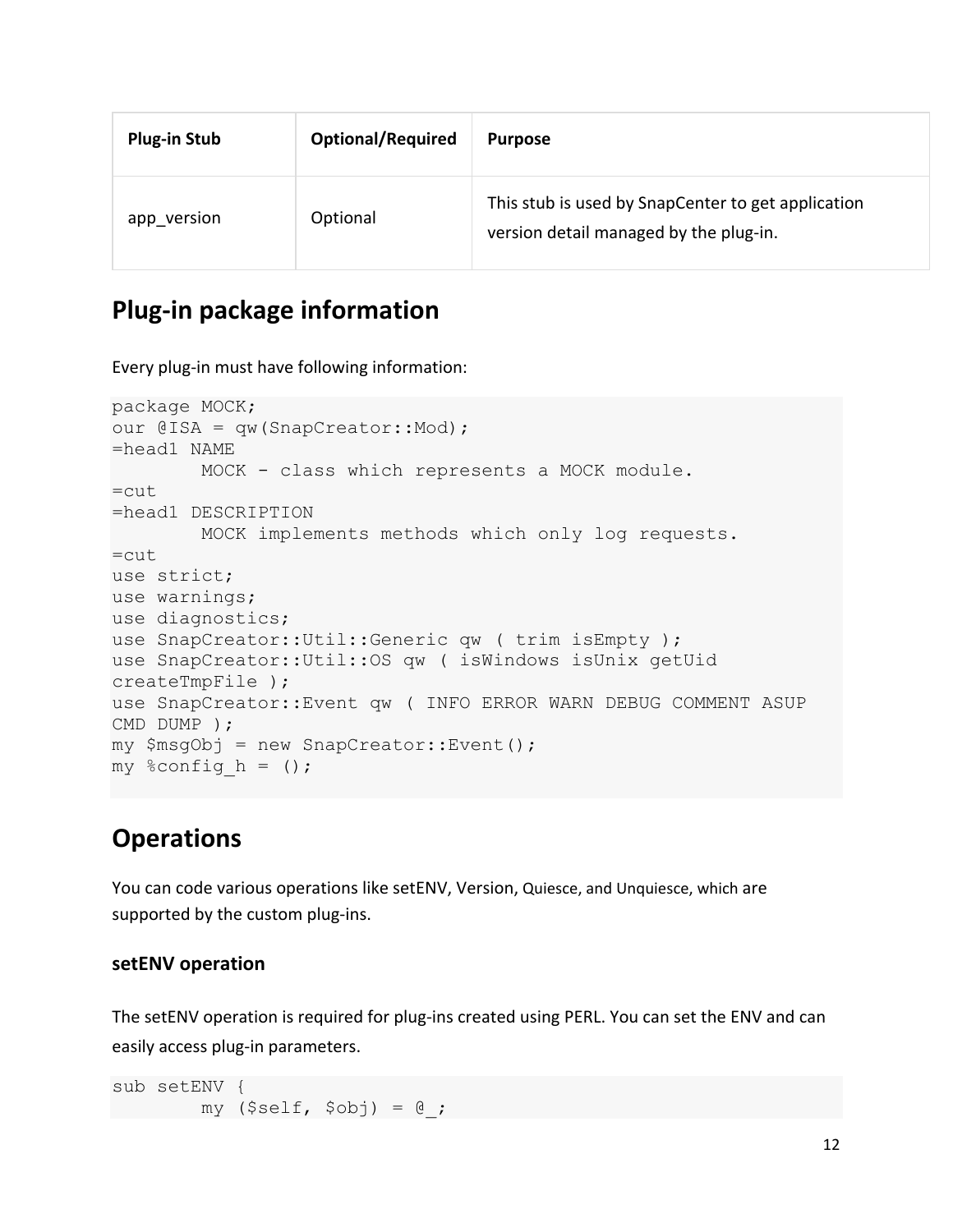```
%config h = <math>{s{sobj}}</math>;my $result = {exit code \Rightarrow 0,
                       stdout \Rightarrow "",
                       stderr \Rightarrow "",
             };
            return $result;
}
```
### <span id="page-13-0"></span>**Version operation**

The version operation returns the application version information.

```
sub version {
         my $version result = {
                 major \Rightarrow 1,minor \Rightarrow 2,
                  patch \Rightarrow 1,
              build \Rightarrow 0
          };
         my @message a = ();
          $msgObj->collect(\@message_a, INFO, "VOLUMES 
$config_h{'VOLUMES'}");
          $msgObj->collect(\@message_a, INFO, 
"$config h{'APP NAME'}::quiesce");
         $version result->{message} = \@{}@message a;
          return $version_result;
}
```
#### <span id="page-13-1"></span>**Quiesce operation**

Quiesce operation performs application quiesce operation on resources listed in the RESOURCES parameter.

```
sub quiesce {
         my $result = {exit code => 0,stdout \Rightarrow "",
                  stderr \Rightarrow "",
          };
         my @message a = ();
          $msgObj->collect(\@message_a, INFO, "VOLUMES 
$config_h{'VOLUMES'}");
```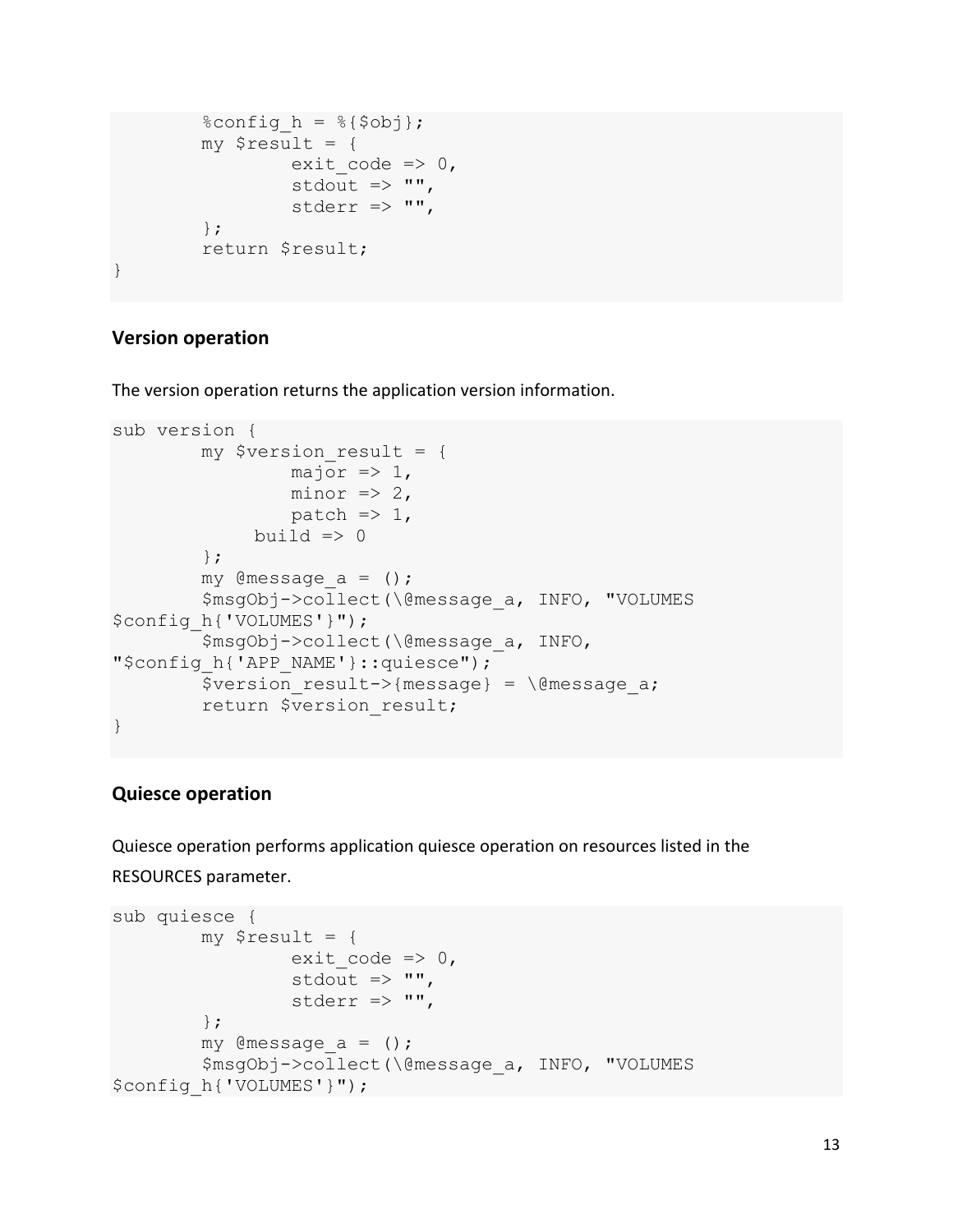```
 $msgObj->collect(\@message_a, INFO, 
"$config h{'APP NAME'}::quiesce");
         $result->{message} = \langle\text{Qmessage a};\rangle return $result;
}
```
### <span id="page-14-0"></span>**Unquiesce operation**

Unquiesce operation is required to unquiesce the application. The list of resources is available in the RESOURCES parameter.

```
sub unquiesce {
          my $result = {
                 exit code => 0,stdout \Rightarrow "",
                  stderr \Rightarrow "",
          };
         my @message a = ();
          $msgObj->collect(\@message_a, INFO, "VOLUMES 
$config_h{'VOLUMES'}");
          $msgObj->collect(\@message_a, INFO, 
"$config h{'APP NAME'}::unquiesce");
         $result->{message} = \langle\text{Qmessage a}; return $result;
}
```
## <span id="page-14-1"></span>**NATIVE style**

SnapCenter supports non-PERL programming or scripting languages to create plug-ins. This is known as NATIVE style programming, which can be script or BATCH file.

The NATIVE-style plug-ins must follow certain conventions given below:

- The plug-in must be executable
- For Unix systems, the user who runs the agent must have execute privileges on the plugin
- For Windows systems, PowerShell plug-ins must have the suffix .ps1, other windows scripts must have either .cmd or .bat suffix and must be executable by the user
- The plug-ins must react to command-line argument like "-quiesce", "-unquiesce"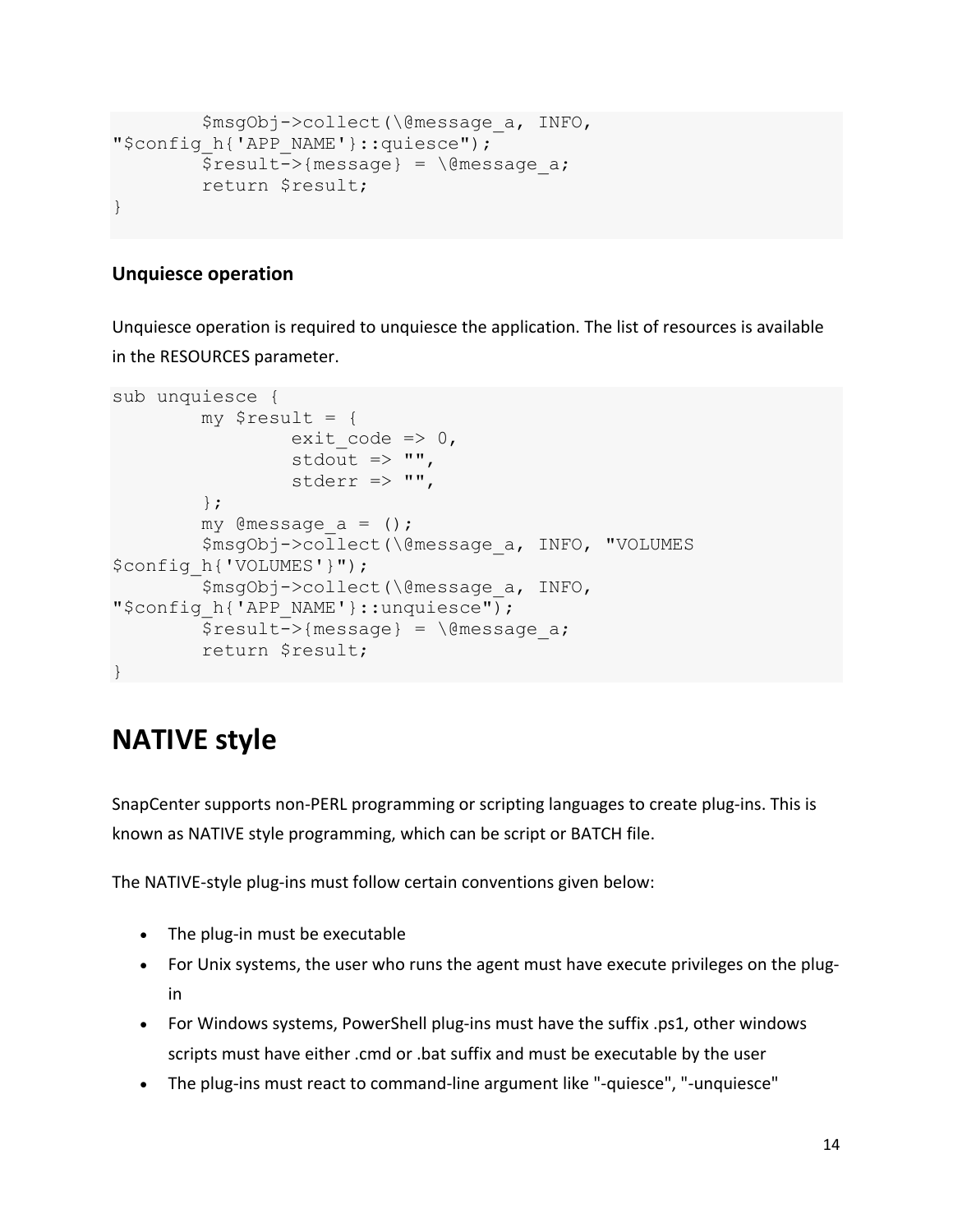- The plug-ins must return exit code 99 incase an operation or function is not implemented
- The plug-ins must use a specific syntax to pass results back to the server

## <span id="page-15-0"></span>**General plug-in handling**

### <span id="page-15-1"></span>**Logging error messages**

Each operation can send messages back to the server, which displays and stores the content. A message contains the message level, a timestamp, and a message text. Multiline messages are supported.

Format:

```
SC_MSG#<level>#<timestamp>#<message>
SC_MESSAGE#<level>#<timestamp>#<message>
```
As level, the following values should be used

### <span id="page-15-2"></span>**Using plug-in stubs**

SnapCenter plug-ins must implement plug-in stubs. These are methods that the SnapCenter Server calls based on a specific workflow.

| Plug-in<br><b>Stub</b> | <b>Optional/Required</b> | <b>Purpose</b>                                                                                                                                                                              |
|------------------------|--------------------------|---------------------------------------------------------------------------------------------------------------------------------------------------------------------------------------------|
| quiesce                | required                 | This stub is responsible for performing a quiesce. It places the<br>application into a state where we can create a Snapshot copy.<br>This is called before storage Snapshot copy operation. |
| unquiesce              | required                 | This stub is responsible for performing a unquiesce. It places<br>the application in a normal state. This is called after storage<br>Snapshot copy operation.                               |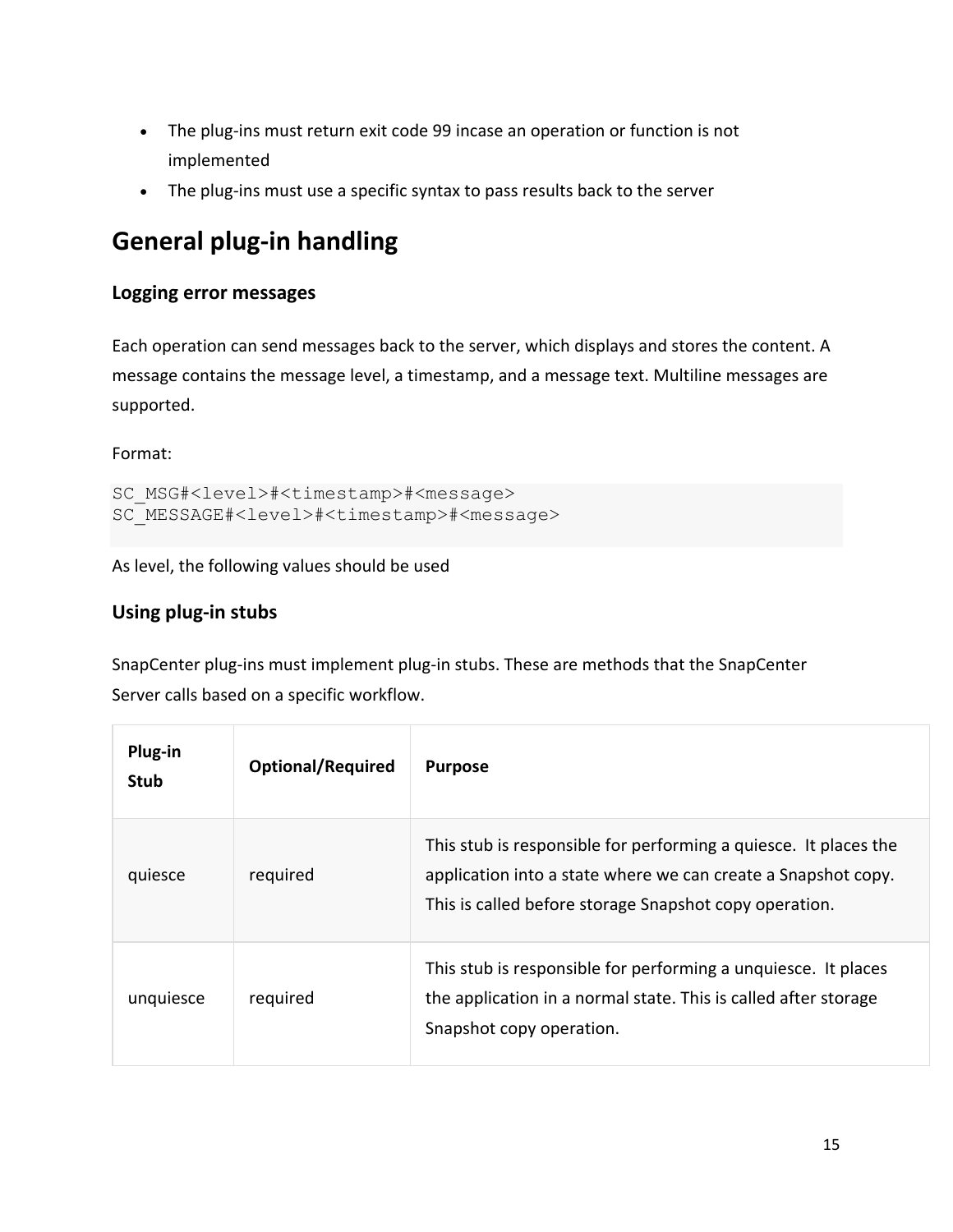| Plug-in<br><b>Stub</b> | <b>Optional/Required</b> | <b>Purpose</b>                                                                                                                                                                                                           |
|------------------------|--------------------------|--------------------------------------------------------------------------------------------------------------------------------------------------------------------------------------------------------------------------|
| clone pre              | optional                 | This stub is responsible for performing pre clone tasks. This<br>assumes that you are using the built-in SnapCenter cloning<br>interface and also is only triggered while performing action<br>"clone_vol or clone_lun". |
| clone post             | Optional                 | This stub is responsible for performing post clone tasks. This<br>assumes you are using the built-in SnapCenter cloning interface<br>and also is only triggered while performing "clone vol or<br>clone_lun" operations. |
| restore pre            | Optional                 | This stub is responsible for performing pre restore tasks. This<br>assumes you are using the built-in SnapCenter restore interface<br>and is only triggered while performing restore operation.                          |
| restore                | optional                 | This stub is responsible for performing all restore actions. This<br>assumes you are not using built-in restore interface. It is<br>triggered while performing restore operation.                                        |

### <span id="page-16-0"></span>**Examples**

### <span id="page-16-1"></span>**Windows PowerShell**

Check if the script can be executed on your system. If you cannot execute the script, set Set-ExecutionPolicy bypass for the script and retry the operation.

```
if ($args.length -ne 1) {
     write-warning "You must specify a method"; 
     break; 
 }
 function log ($level, $message) {
    \dots \theta = get-date
     echo "SC_MSG#$level#$d#$message"
```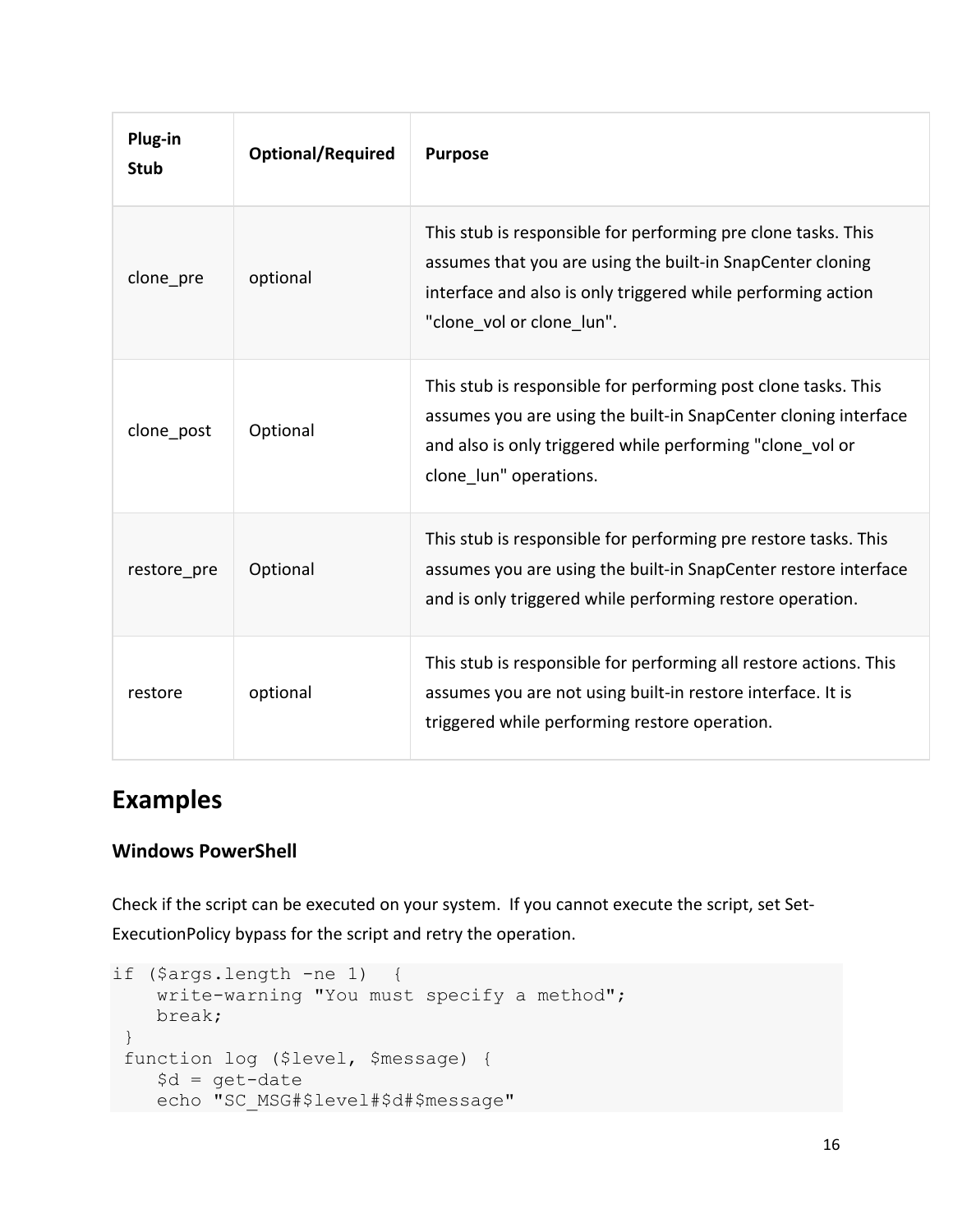```
}
function quiesce {
     $app_name = (get-item env:APP_NAME).value
    log "INFO" "Quiescing application using script $app_name";
     log "INFO" "Quiescing application finished successfully"
}
function unquiesce {
    $app name = (qet-item env:APP NAME) .valuelog "INFO" "Unquiescing application using script $app_name";
     log "INFO" "Unquiescing application finished successfully"
}
  switch ($args[0]) {
    "-quiesce" {
         quiesce;
 }
     "-unquiesce" {
         unquiesce;
     }
    default {
         write-error "Function $args[0] is not implemented";
         exit 99;
     }
}
exit 0;
```
### <span id="page-17-0"></span>**Windows BATCH**

```
@echo off
 set /a EXIT=0
if /i "%1" == "-quiesce" goto :quiesce
if /i "%1" == "-unquiesce" goto :unquiesce
   :usage
    echo usage: %0 ^{ ^| -quiesce ^| -unquiesce }
     set /a EXIT=99
     goto :exit
 :quiesce
     set /a EXIT=0
     goto :exit
 :unquiesce
     set /a EXIT=0
     goto :exit
 :exit
     exit /b %EXIT%
```
### <span id="page-17-1"></span>**UNIX Shell Script**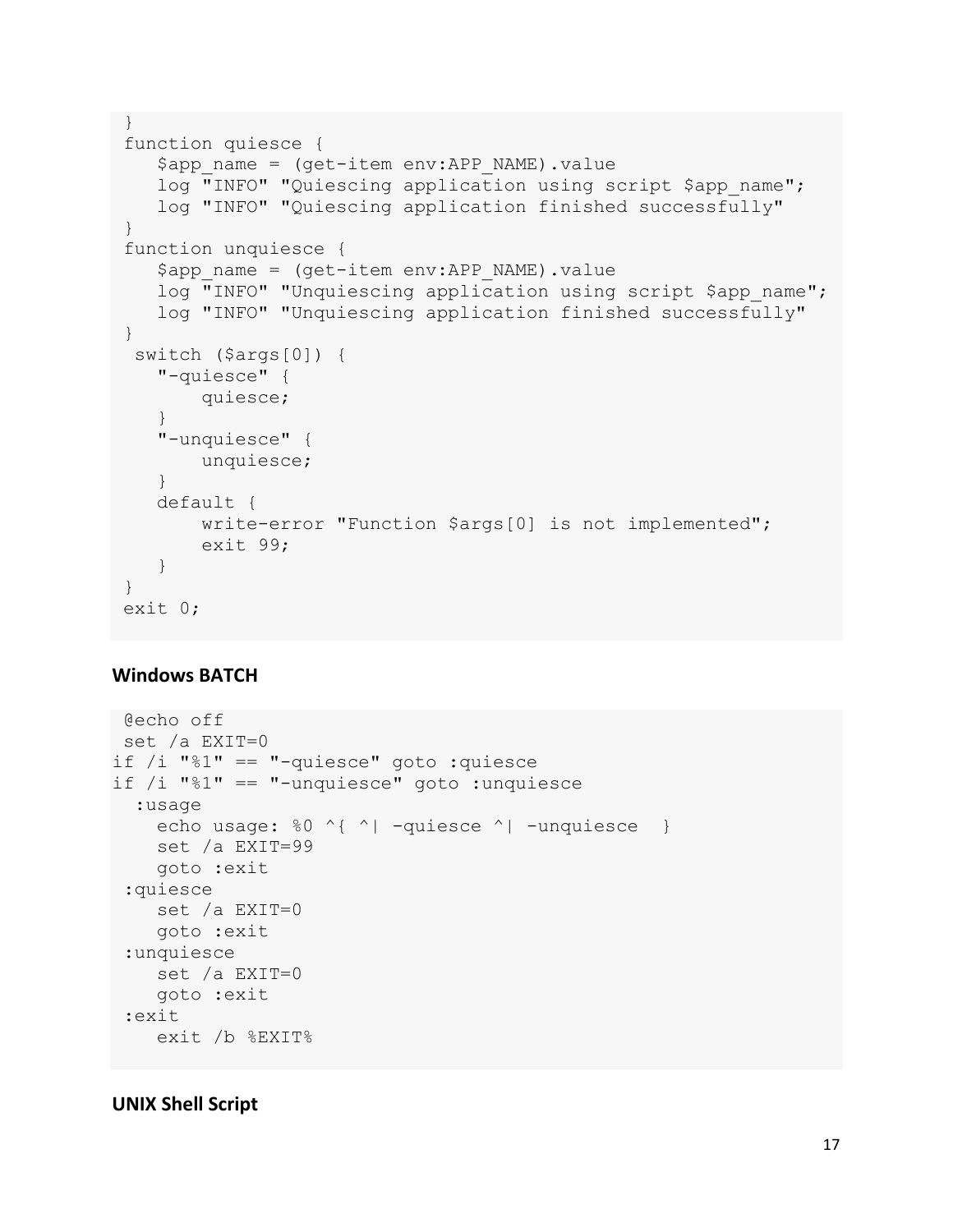```
#!/bin/bash
```

```
case "$1" in
     "-quiesce" ) 
        echo "SC_MSG#INFO#23.02.2010#Quiescing database"
         echo "SC_MSG#INFO#23.02.2010#Executing command dbmcli"
        echo "SC_MSG#DEBUG#23.02.2010#Command dbmcli returned"
         echo "version abc.123.xyz"
         echo "dbstate online"
         echo "DATA_VOLUME_0001=abc123"
         echo "SC_MSG#INFO#23.02.2010#Quiescing database finished 
successfully"
        echo "SC_PRESERVE#DB007#VOL_01#/sapdb/DB007/sapdata1"
        echo "SC_PRESERVE#DB007#VOL_02#/sapdb/DB007/sapdata2"
        echo "SC_PRESERVE#DB007#VOL_03#/sapdb/DB007/sapdata3"
         ;;
     "-unquiesce" )
        echo "SC_MSG#INFO#23.02.2010#Unquiescing"
         echo "SC_MSG#DEBUG#23.02.2010#Command dbmcli returned"
         echo "invalid parameter"
         echo "SC_MSG#ERROR#23.02.2010#Unquiescing database 
failed"
         exit 1
         ;;
     * )
         echo "not implemented";
         exit 99
         ;;
esac
exit 0;
```
## <span id="page-18-0"></span>**Java style**

A Java custom plug-in interacts directly with an application like database, instance and so on.

### <span id="page-18-1"></span>**Limitations**

There are certain limitations that you should be aware of while developing a plug-in using Java programing language.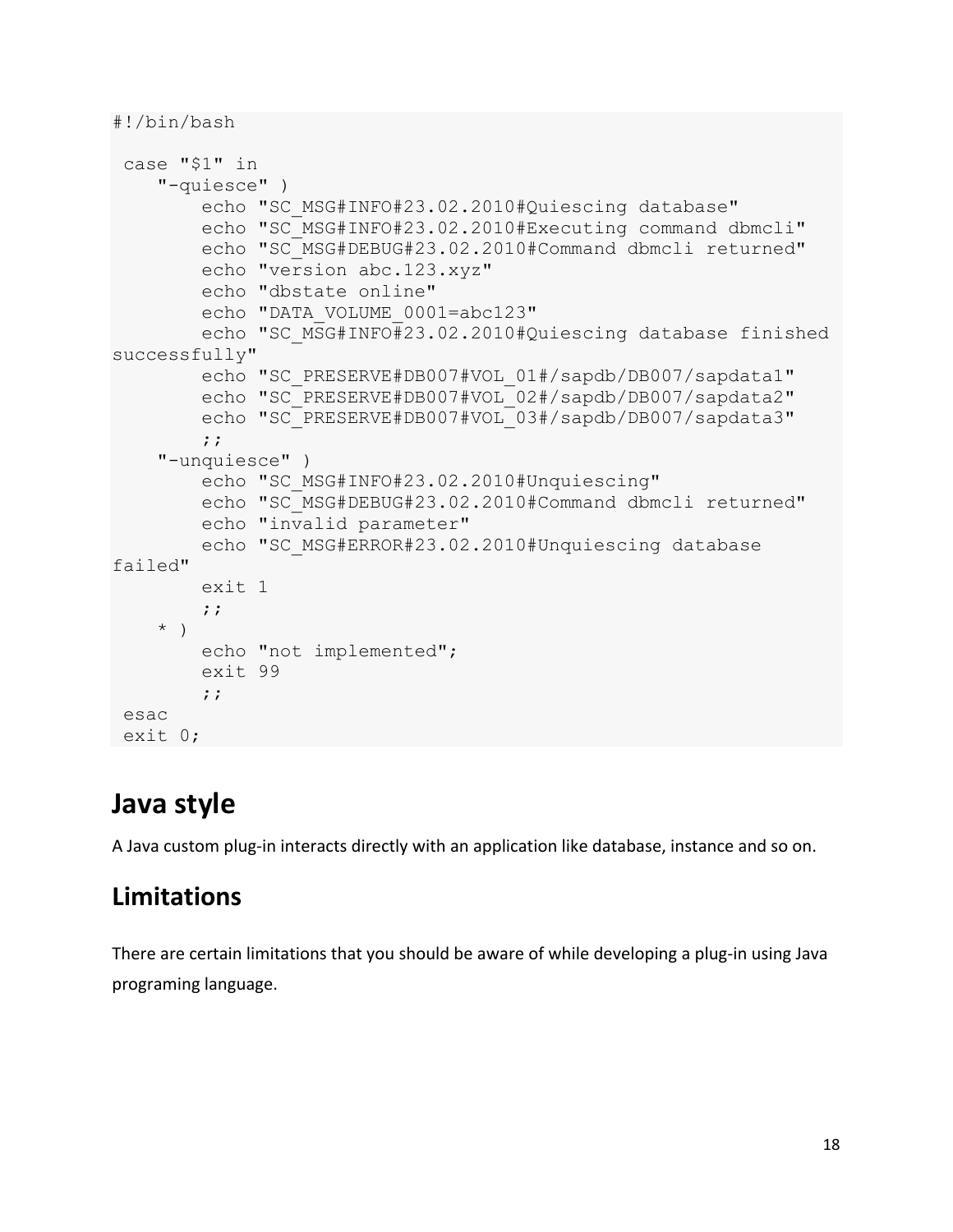| <b>Plug-in characteristic</b>   | Java plug-in                            |
|---------------------------------|-----------------------------------------|
| Complexity                      | Low to Medium                           |
| Memory footprint                | Up to 10-20 MB                          |
| Dependencies on other libraries | Libraries for application communication |
| Number of threads               | 1                                       |
| Thread runtime                  | Less than an hour                       |

### **Why do we have those limits?**

The goal of the SnapCenter Agent is to ensure continuous, safe, and robust application integration. By supporting Java plug-ins, it is possible for plug-ins to introduce memory leaks and other unwanted issues. Those issues are hard to tackle, especially when the goal is to keep things simple to use. If a plug-in's complexity is not too complex, it is much less likely that the developer(s) would have introduced the errors. The danger of Java plug-in is that they are running in the same JVM as the SnapCenter Agent itself. When the plug-in crashes or leaks memory, it may also impact the Agent negatively.

### <span id="page-19-0"></span>**Supported methods**

| <b>Method</b> | <b>Required</b> | <b>Description</b>                             | Called when and by whom?                                                       |
|---------------|-----------------|------------------------------------------------|--------------------------------------------------------------------------------|
| Version       | <b>Yes</b>      | Needs to return the version of the<br>plug-in. | By the SnapCenter Server or<br>agent to request the version of<br>the plug-in. |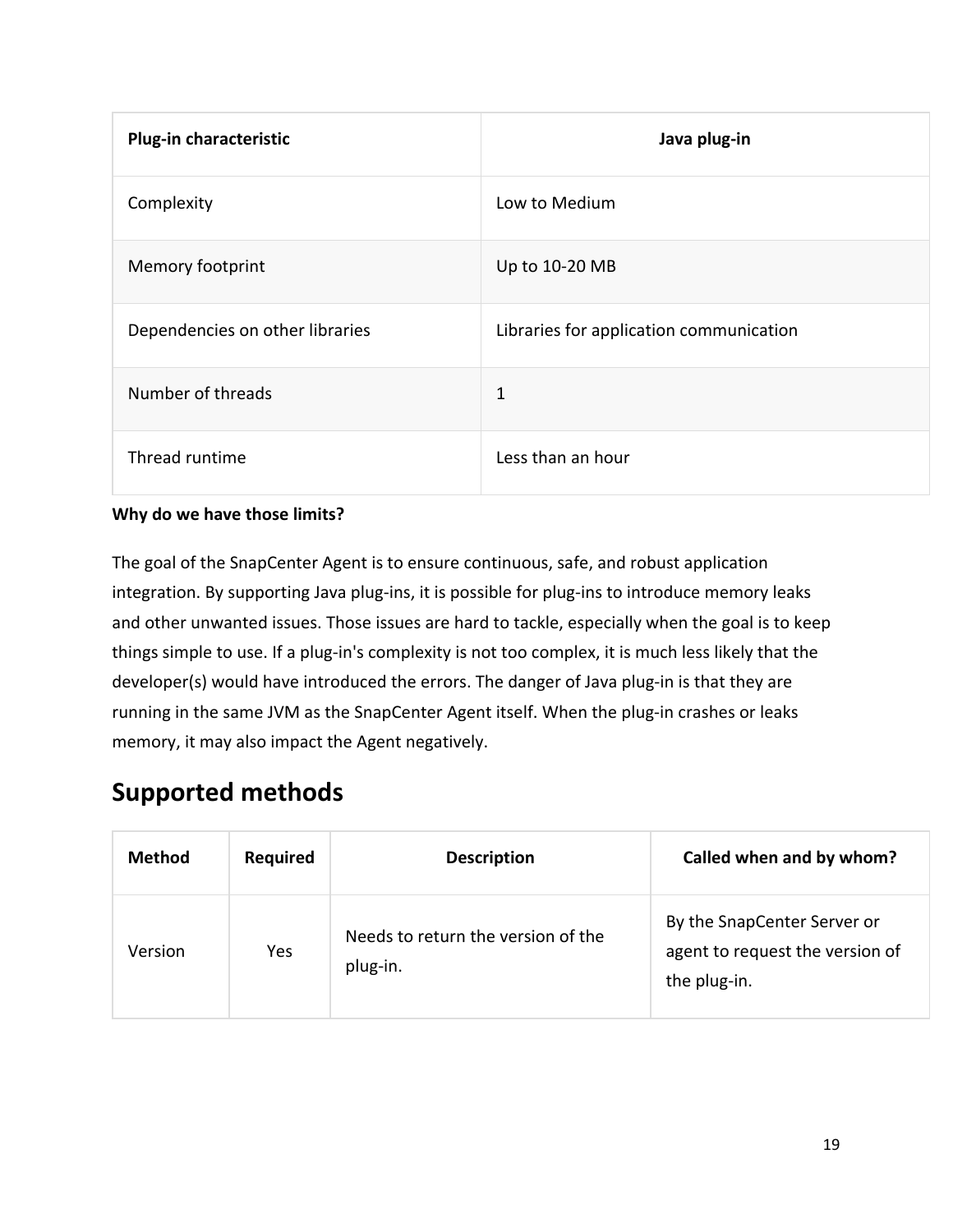| <b>Method</b> | <b>Required</b> | <b>Description</b>                                                                                                                                                                                           | Called when and by whom?                                                                                        |
|---------------|-----------------|--------------------------------------------------------------------------------------------------------------------------------------------------------------------------------------------------------------|-----------------------------------------------------------------------------------------------------------------|
| Quiesce       | Yes             | Needs to perform a quiesce on the<br>application. In most cases, this means<br>putting the application into a state<br>where the SnapCenter Server can<br>create a backup (for example, a<br>Snapshot copy). | Before the SnapCenter Server<br>creates a Snapshot(s) copy or<br>performs a backup in general.                  |
| Unquiesce     | Yes             | Needs to perform an unquiesce on<br>the application. In most cases, this<br>means putting the application back<br>into a normal operation state.                                                             | After the SnapCenter Server has<br>created a Snapshot copy or has<br>performed a backup in general.             |
| Cleanup       | <b>No</b>       | Responsible for cleaning up anything<br>that the plug-in needs to clean up.                                                                                                                                  | When a workflow on the<br>SnapCenter Server finish<br>(successfully or with a failure).                         |
| clonePre      | No              | Should perform actions that need to<br>happen before a clone operation is<br>performed.                                                                                                                      | When a user triggers a<br>"cloneVol" or "cloneLun" action<br>and uses the built-in cloning<br>wizard (GUI/CLI). |
| clonePost     | No              | Should perform actions that need to<br>happen after a clone operation was<br>performed.                                                                                                                      | When a user triggers a<br>"cloneVol" or "cloneLun" action<br>and uses the built-in cloning<br>wizard (GUI/CLI). |
| restorePre    | No              | Should perform actions that need to<br>happen before the restore operation<br>is called.                                                                                                                     | When a user triggers a restore<br>operation.                                                                    |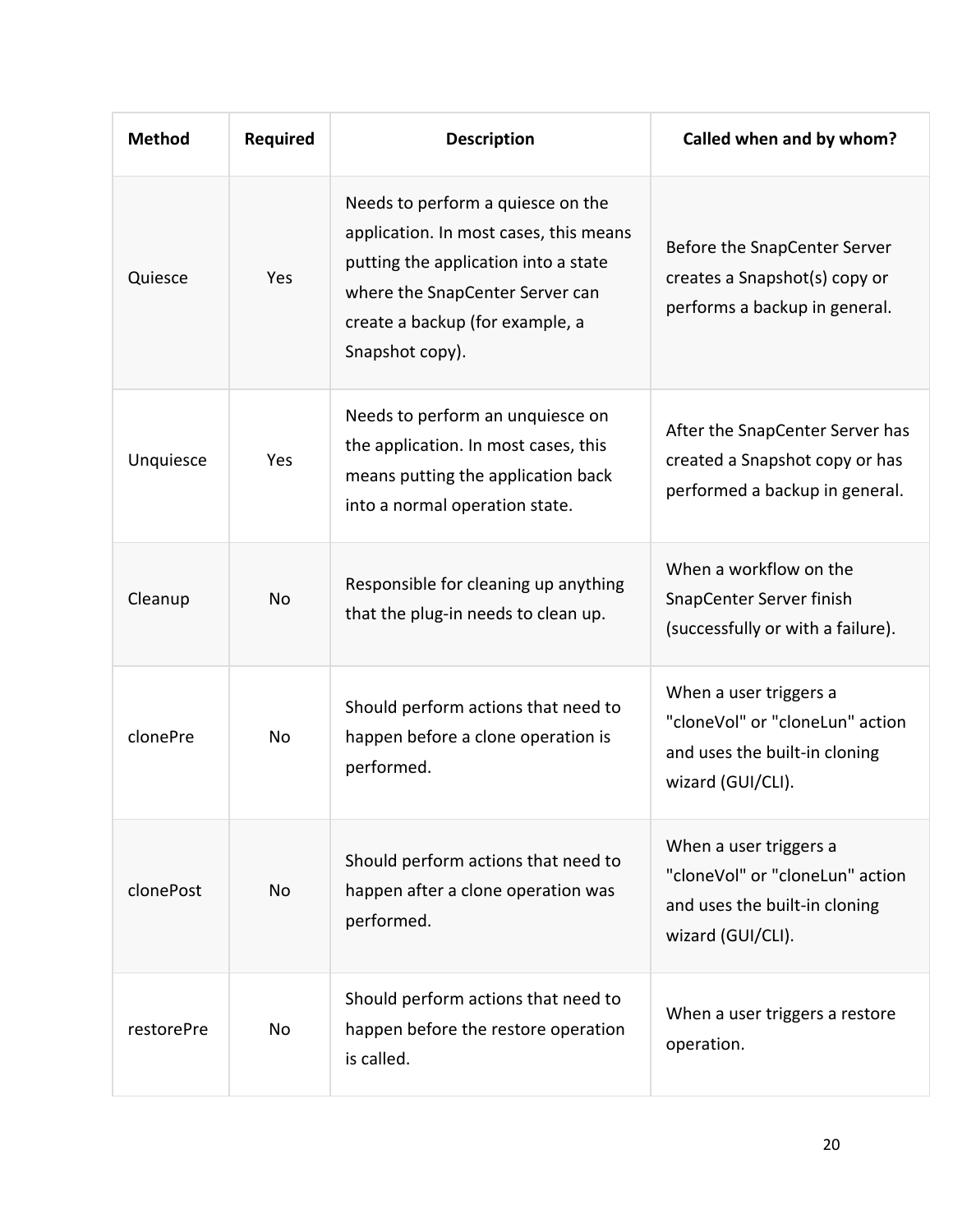| <b>Method</b> | <b>Required</b> | <b>Description</b>                                               | Called when and by whom?                                                           |
|---------------|-----------------|------------------------------------------------------------------|------------------------------------------------------------------------------------|
| Restore       | No              | Responsible for performing a<br>restore/recovery of application. | When a user triggers a restore<br>operation.                                       |
| appVersion    | No              | To retrieve application version<br>managed by the plug-in.       | As part of ASUP data collection<br>in every workflow like<br>Backup/Restore/Clone. |

## <span id="page-21-0"></span>**Tutorial**

This section describes how to create a custom plug-in using the Java programming language.

### <span id="page-21-1"></span>**Setting up eclipse**

- 1. Create a new Java Project "TutorialPlugin" in Eclipse
- 2. Click **Finish**
- 3. Right click the new project -> Properties -> Java Build Path -> Libraries -> Add External JARs
- 4. Navigate to the ../lib/ folder of host Agent and select jars scAgent-5.0-core.jar and common-5.0.jar
- 5. Select the project and right click the src folder -> New -> Package and create a new package with the name com.netapp.snapcreator.agent.plugin.TutorialPlugin
- 6. Right-click on the new package and select New -> Java Class.
	- o Enter name as TutorialPlugin.
	- o Click the superclass browse button and search for "\*AbstractPlugin". Only one result should show up: "AbstractPlugin
		- com.netapp.snapcreator.agent.nextgen.plugin".
	- o Click **Finish**
	- o Java class:

package com.netapp.snapcreator.agent.plugin.TutorialPlugin;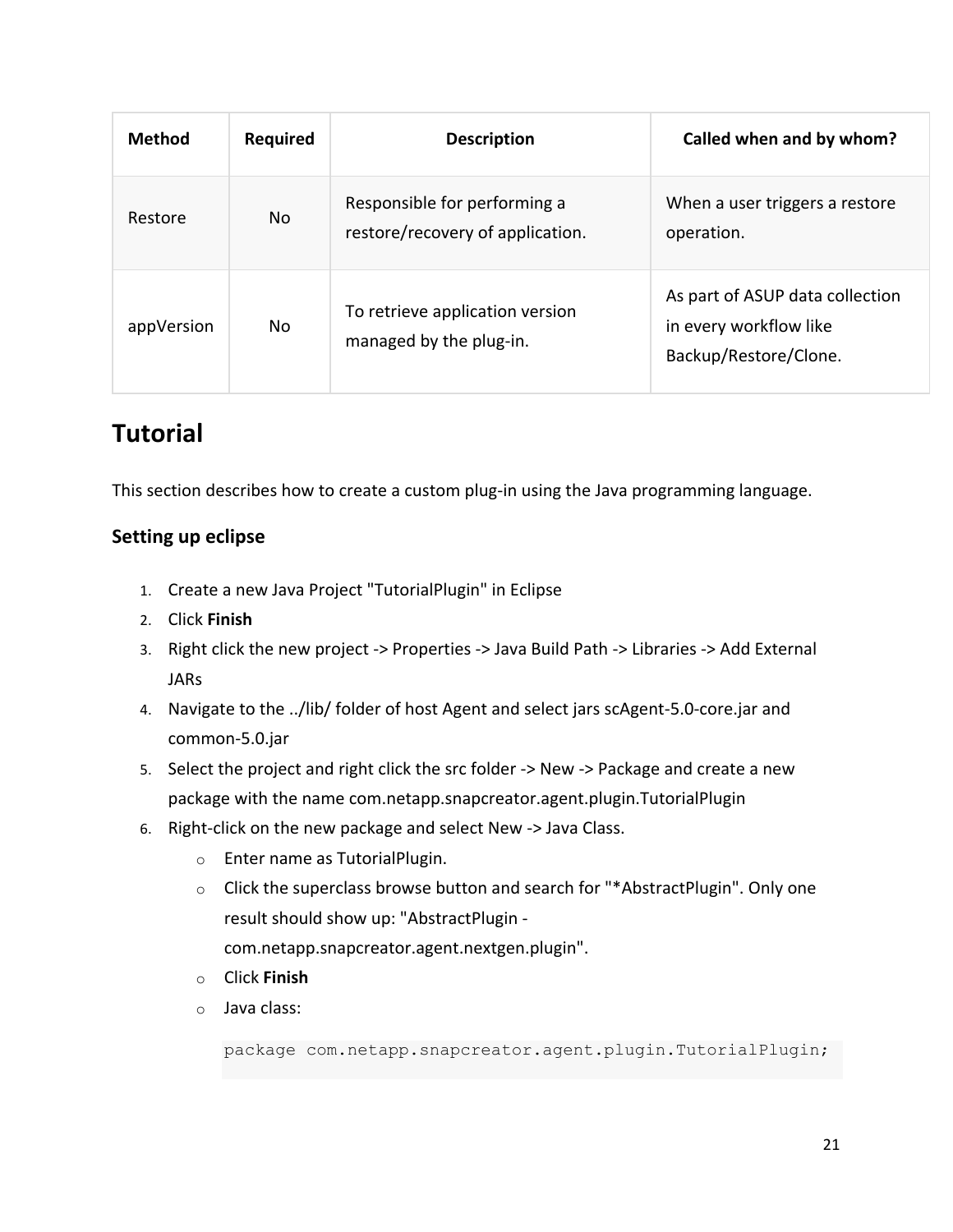```
import 
com.netapp.snapcreator.agent.nextgen.common.result.Describe
Result;
import 
com.netapp.snapcreator.agent.nextgen.common.result.Result;
import 
com.netapp.snapcreator.agent.nextgen.common.result.VersionR
esult;
import 
com.netapp.snapcreator.agent.nextgen.context.Context;
import 
com.netapp.snapcreator.agent.nextgen.plugin.AbstractPlugin;
public class TutorialPlugin extends AbstractPlugin {
     @Override
     public DescribeResult describe(Context context) {
         // TODO Auto-generated method stub
         return null;
     }
     @Override
     public Result quiesce(Context context) {
         // TODO Auto-generated method stub
         return null;
     }
     @Override
     public Result unquiesce(Context context) {
         // TODO Auto-generated method stub
         return null;
     }
     @Override
     public VersionResult version() {
         // TODO Auto-generated method stub
         return null;
     }
}
```
### <span id="page-22-0"></span>**Implementing the required methods**

Quiesce, unquiesce, and version are mandatory methods that each custom Java plug-in must implement.

The following is a version method to return the version of the plug-in.

```
 @Override
 public VersionResult version() {
```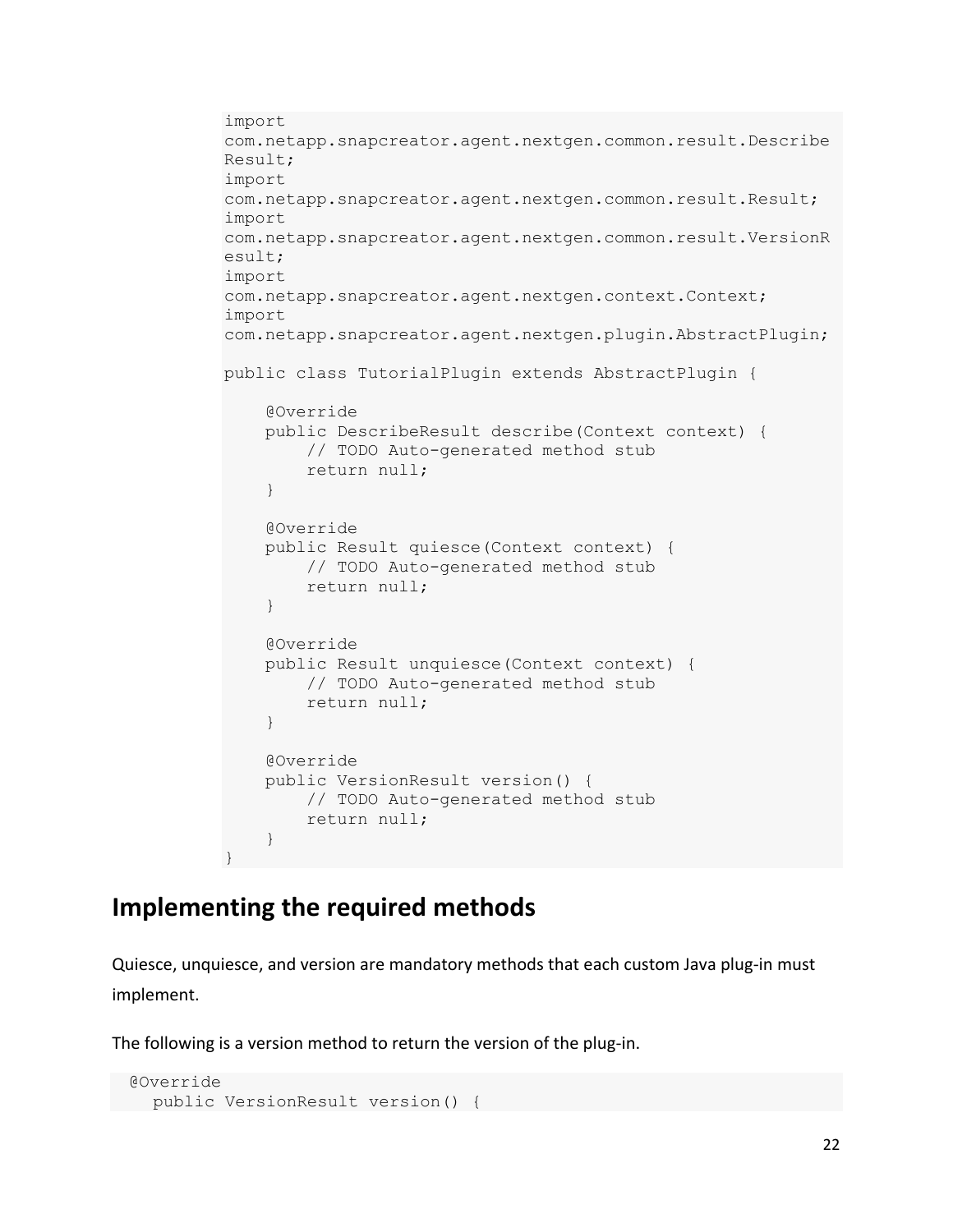```
 VersionResult versionResult = VersionResult.builder()
                                                .withMajor(1)
                                               .withMinor(0)
                                              .withPatch(0)
                                              .withBuild(0)
                                               .build();
 return versionResult;
```
Below you will find implementation of quiesce and unquiesce method. These will be interacting with the application, which is being protected by SnapCenter Server. As this is just a tutorial, the application part is not explained and the focus is more on the functionality that SnapCenter Agent provides the following to the plug-in developers:

```
 @Override
    public Result quiesce(Context context) {
        final Logger logger = context.getLogger();
         /*
          * TODO: Add application interaction here
          */
         logger.error("Something bad happened.");
         logger.info("Successfully handled application");
        Result result = Result.builder() .withExitCode(0)
                                .withMessages(logger.getMessages())
                               .build();
         return result;
 }
```
As we can see, the method gets passed in a Context object. This contains multiple helpers, as for example a Logger and a Context Store, as well as information about the current operation (workflow-ID, job-ID). We can get the logger by calling final Logger logger = context.getLogger();. The logger object provides similar methods known from other logging frameworks, for example, logback. In the result object, we can also specify the exit code. In this example, we return 0, since there was no issue. Other exit codes can map to different failure scenarios.

### <span id="page-23-0"></span>**Using result object**

}

The Result object contains the following parameters: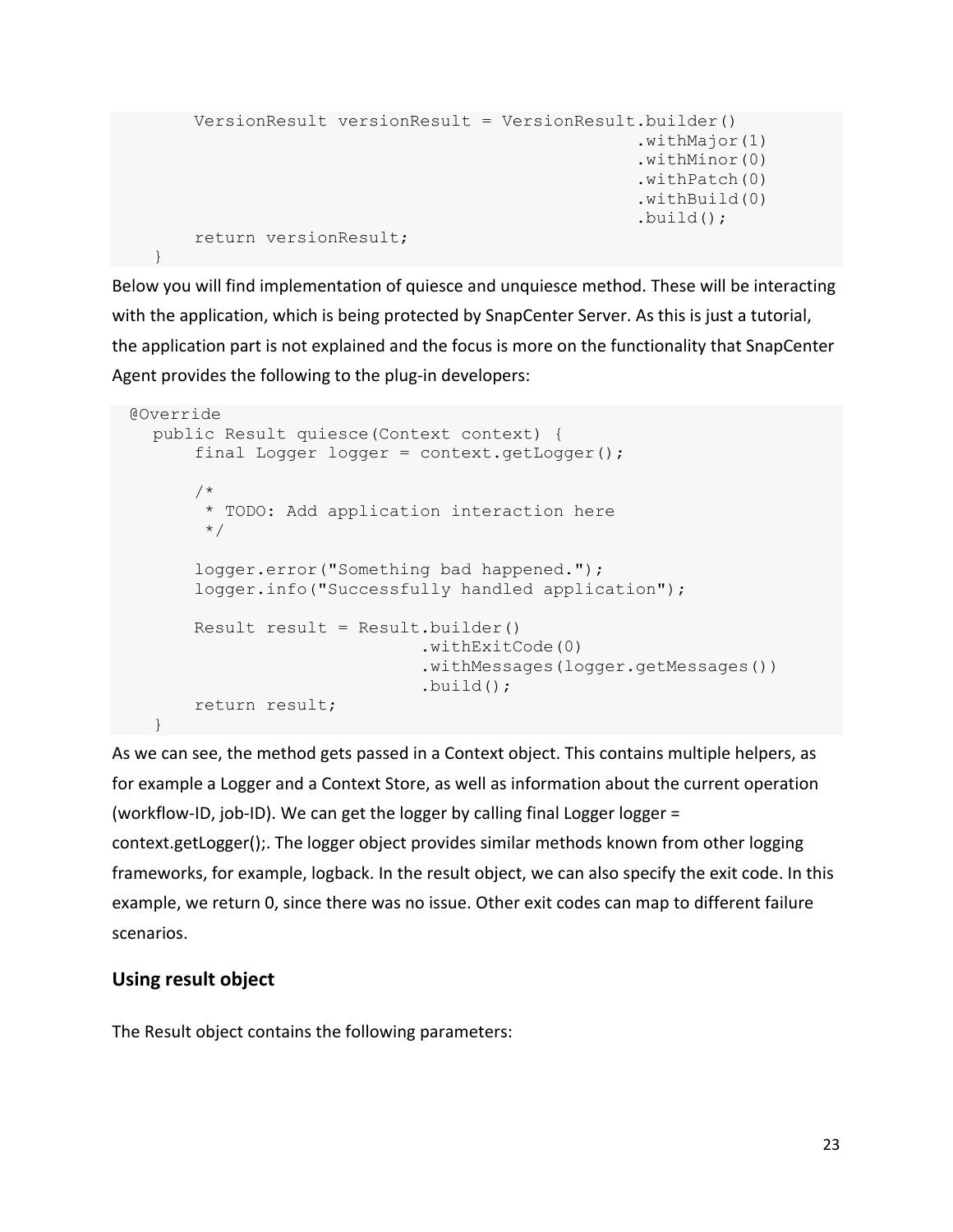| <b>Parameter</b> | <b>Default</b>  | <b>Description</b>                                                                                                                                                                                                                                                                                 |
|------------------|-----------------|----------------------------------------------------------------------------------------------------------------------------------------------------------------------------------------------------------------------------------------------------------------------------------------------------|
| Config           | Empty<br>config | This parameter can be used to send config parameters back to the server. It<br>can be parameters that the plug-in wants to update. Whether this change is<br>actually reflected in the config on the SnapCenter Server is dependent on<br>the APP CONF PERSISTENCY=Y or N parameter in the config. |
| exitCode         | $\mathbf 0$     | Indicates the status of the operation. A "0" means the operation was<br>executed successfully. Other values indicate errors or warnings.                                                                                                                                                           |
| Stdout           | Empty<br>List   | This can be used to transmit stdout messages back to the SnapCenter<br>Server.                                                                                                                                                                                                                     |
| Stderr           | Empty<br>List   | This can be used to transmit stderr messages back to the SnapCenter<br>Server.                                                                                                                                                                                                                     |
| <b>Messages</b>  | Empty<br>List   | This list contains all the messages that a plug-in wants to return to the<br>server. The SnapCenter Server displays those messages in the CLI or GUI.                                                                                                                                              |

The SnapCenter Agent provides Builders [\(https://en.wikipedia.org/wiki/Builder\\_pattern\)](https://en.wikipedia.org/wiki/Builder_pattern) for all its result types. This makes using them very straightforward:

```
Result result = Result.builder() .withExitCode(0)
                      .withStdout(stdout)
                      .withStderr(stderr)
                      .withConfig(config)
                       .withMessages(logger.getMessages())
                      .build();
```
For example, set exit code to 0, set lists for Stdout and Stderr, set config parameters and also append the log messages that will be sent back to the server. If you do not need all the parameters, send only the ones that are needed. As each parameter has a default value, if you remove .withExitCode(0) from the code below, the result is unaffected:

```
Result result = Result.builder() .withExitCode(0)
                      .withMessages(logger.getMessages())
```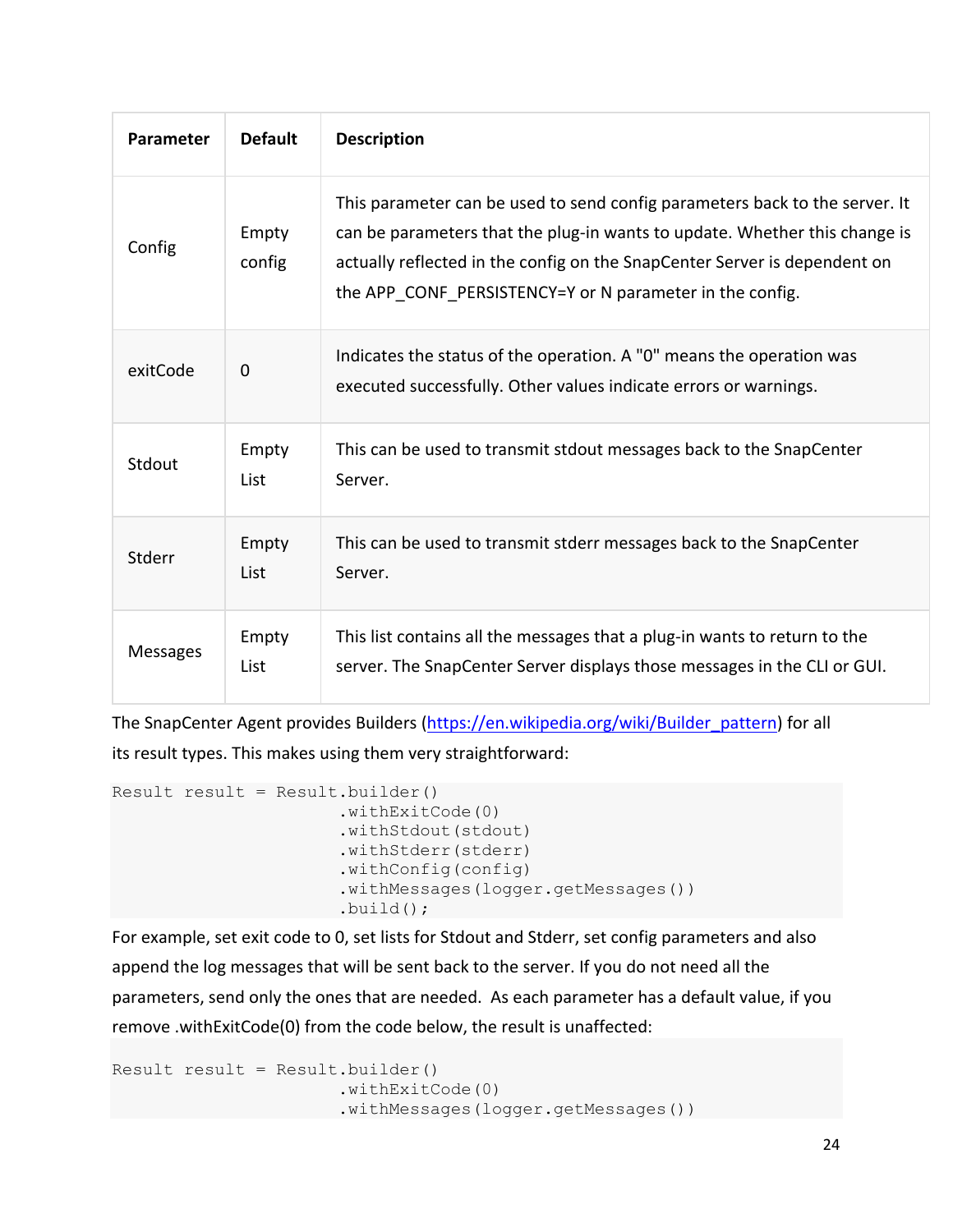### **VersionResult**

The VersionResult informs the SnapCenter Server the plug-in version. As it also inherits from Result, it contains the config, exitCode, stdout, stderr, and messages parameters.

| Parameter    | <b>Default</b> | <b>Description</b>                  |
|--------------|----------------|-------------------------------------|
| Major        | 0              | Major version field of the plug-in. |
| Minor        | 0              | Minor version field of the plug-in. |
| Patch        | 0              | Patch version field of the plug-in. |
| <b>Build</b> | 0              | Build version field of the plug-in. |

#### For example:

```
VersionResult result = VersionResult.builder()
                                       .withMajor(1)
                                      .withMinor(0)
                                      .withPatch(0)
                                      .withBuild(0)
                                       .build();
```
### <span id="page-25-0"></span>**Using the Context Object**

The context object provides the following methods:

| <b>Context method</b> | <b>Purpose</b>                                                              |
|-----------------------|-----------------------------------------------------------------------------|
| <b>String</b>         | Returns the workflow id that is being used by the SnapCenter Server for the |
| getWorkflowId();      | current workflow.                                                           |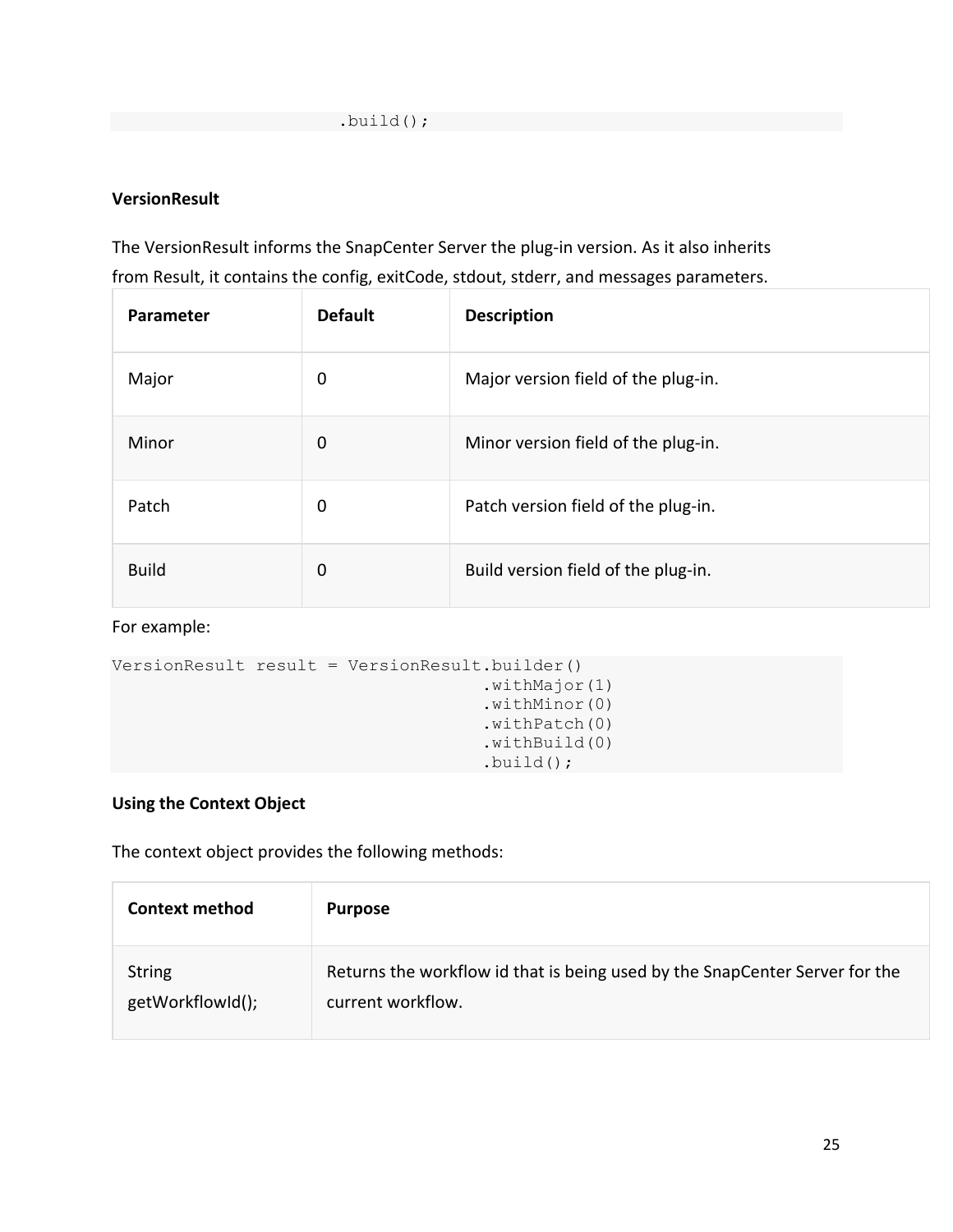| <b>Context method</b> | <b>Purpose</b>                                                                    |
|-----------------------|-----------------------------------------------------------------------------------|
| Config getConfig();   | Returns the config that is being send from the SnapCenter Server to the<br>Agent. |

#### **Workflow-ID**

The workflow-ID is the id that the SnapCenter Server uses to refer to a specific running workflow.

#### **Config**

This object contains (most) of the parameters that a user can set in the config on the SnapCenter Server. However, due to security reasons, some of those parameters may get filtered on the server side. Following is an example on how to access to the Config and retrieve a parameter:

```
final Config config = context.getConfig();
String myParameter = 
config.getParameter("PLUGIN_MANDATORY_PARAMETER");
```
// myParameter now contains the parameter read from the config on the SnapCenter Server If a config parameter key doesn't exist, it will return an empty String ("").

### <span id="page-26-0"></span>**Exporting the plug-in**

You must export the plug-in to install it on the SnapCenter host.

In Eclipse perform the following tasks:

- 1. Right click on the base package of the plug-in (in our example com.netapp.snapcreator.agent.plugin.TutorialPlugin).
- 2. Select **Export -> Java -> Jar File**
- 3. Click **Next**.
- 4. In the following window, specify the destination jar file path: tutorial plugin.jar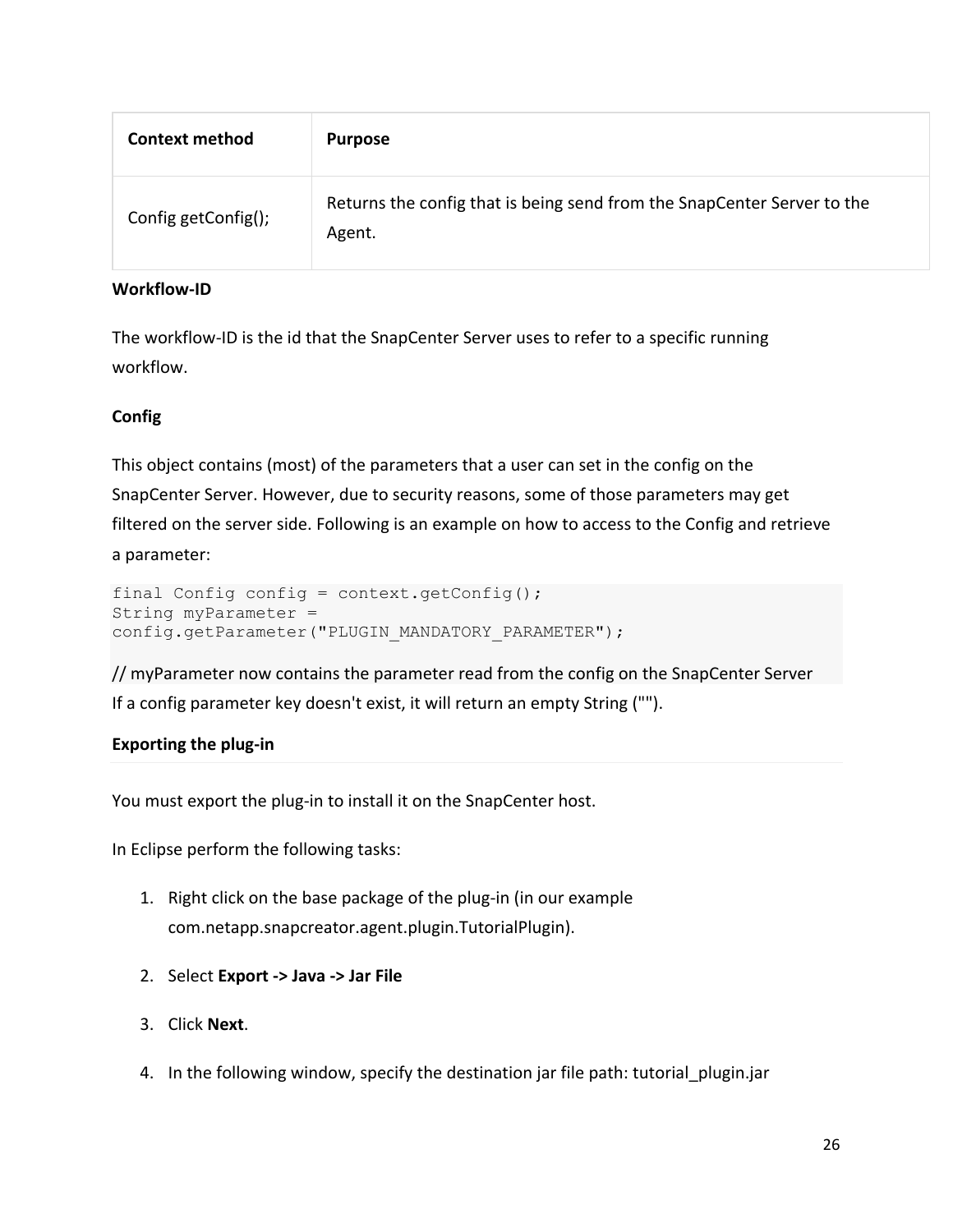The plug-in's base class is named TutorialPlugin.class, the plug-in has to be added to a folder with the same name.

If your plug-in depends on additional libraries, you can create the following folder: lib/

You can add jar files, on which the plug-in is dependent (for example, a database driver). When SnapCenter loads the plug-in, it automatically associates all the jar files in this folder with it and adds them to the classpath.

## <span id="page-27-0"></span>**Custom plug-in in SnapCenter**

The custom plug-in created using Java, PERL, or NATIVE style can be installed on the host using SnapCenter Server to enable data protection of your application. You must have exported the plug-in to install it on the SnapCenter host using the procedure provided in this tutorial.

## <span id="page-27-1"></span>**Creating a plug-in description file**

For every plug-in created, you must have a description file. The description file describes the details of the plug-in. The name of the file must be Plugin descriptor.xml.

## <span id="page-27-2"></span>**Using plug-in descriptor file attributes and its significance**

| <b>Attribute</b> | <b>Description</b>                                                                                                                                                                                                                                                                         |
|------------------|--------------------------------------------------------------------------------------------------------------------------------------------------------------------------------------------------------------------------------------------------------------------------------------------|
| Name             | Name of the plug-in. Alpha numeric<br>characters are allowed. For example, DB2,<br>MYSQL, MongoDB<br>For plug-ins created in NATIVE style, ensure<br>that you do not provide the extension of the<br>file. For example, if the plug-in name is<br>MongoDB.sh, specify the name as MongoDB. |
| Version          | Plug-in version. Can include both major and<br>minor version. For example, 1.0, 1.1, 2.0                                                                                                                                                                                                   |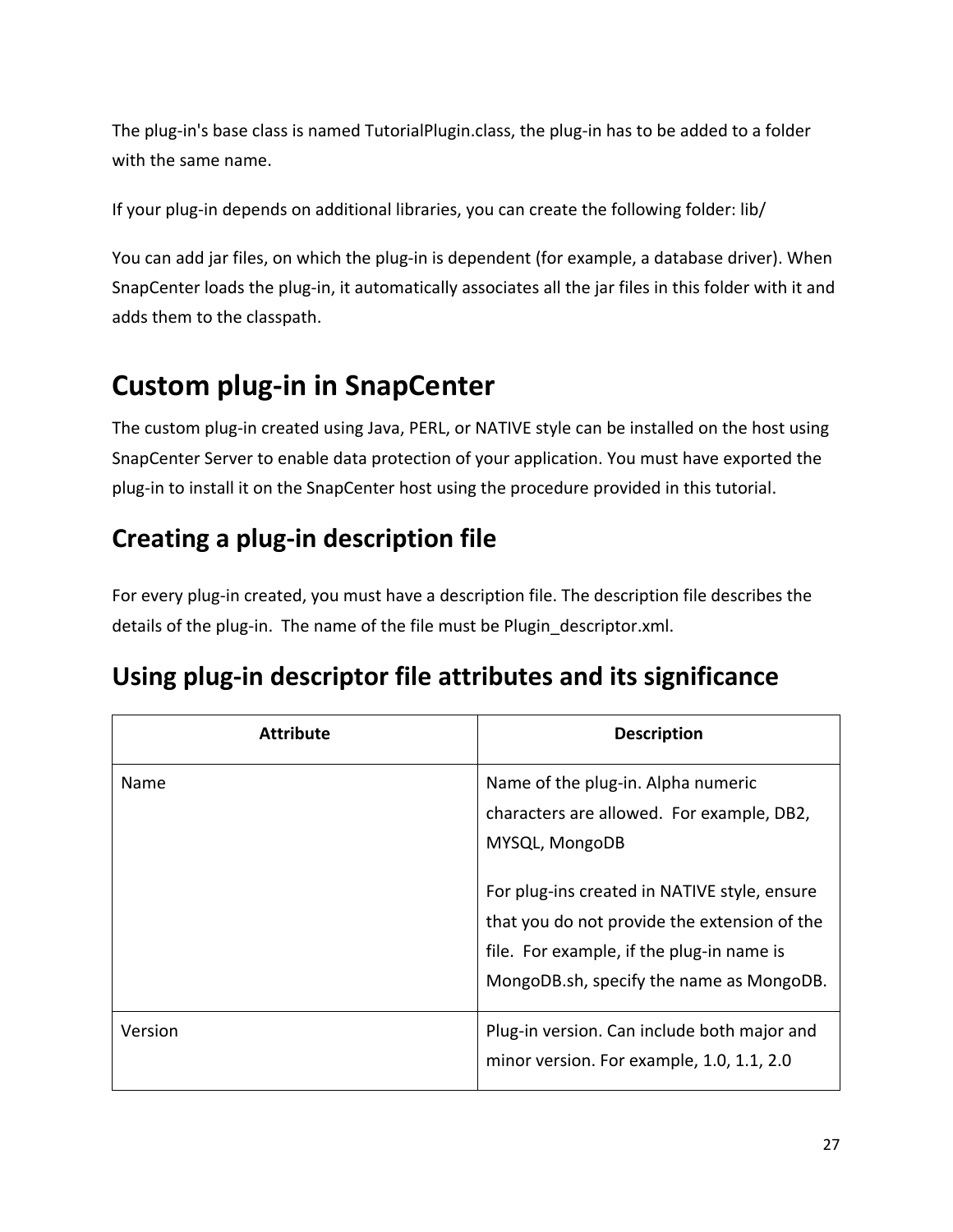| DisplayName             | The plug-in name to be displayed in<br>SnapCenter Server. If multiple versions of the<br>same plug-in are written, ensure that the<br>display name is the same across all versions.                                        |
|-------------------------|----------------------------------------------------------------------------------------------------------------------------------------------------------------------------------------------------------------------------|
| PluginType              | Language used to create the plug-in.<br>Supported values are Perl, Java and Native.                                                                                                                                        |
| OSName                  | The host OS name where the plug-in is<br>installed. Valid values are Windows and<br>Linux. It is possible for a single plug-in to be<br>available for deployment on multiple OS<br>types, like PERL type plug-in.          |
| OSVersion               | The host OS version where plug-in is<br>installed.                                                                                                                                                                         |
| ResourceName            | Name of resource type that the plug-in can<br>support. For example, database, instance,<br>collections                                                                                                                     |
| Parent                  | In case, the ResourceName is hierarchically<br>dependent on another Resource type, then<br>Parent determines the parent ResourceType.<br>For instance, DB2 plug-in, the ResourceName<br>"Database" has a parent "Instance" |
| RequireFileSystemPlugin | Yes or No. Determines if the plug-in requires<br>FileSystem plug-in integration.                                                                                                                                           |

An example of the Plugin\_descriptor.xml file for custom plug-in DB2 is as follows:

```
<Plugin>
<SMSServer></SMSServer>
<Name>DB2</Name>
<Version>1.0</Version>
```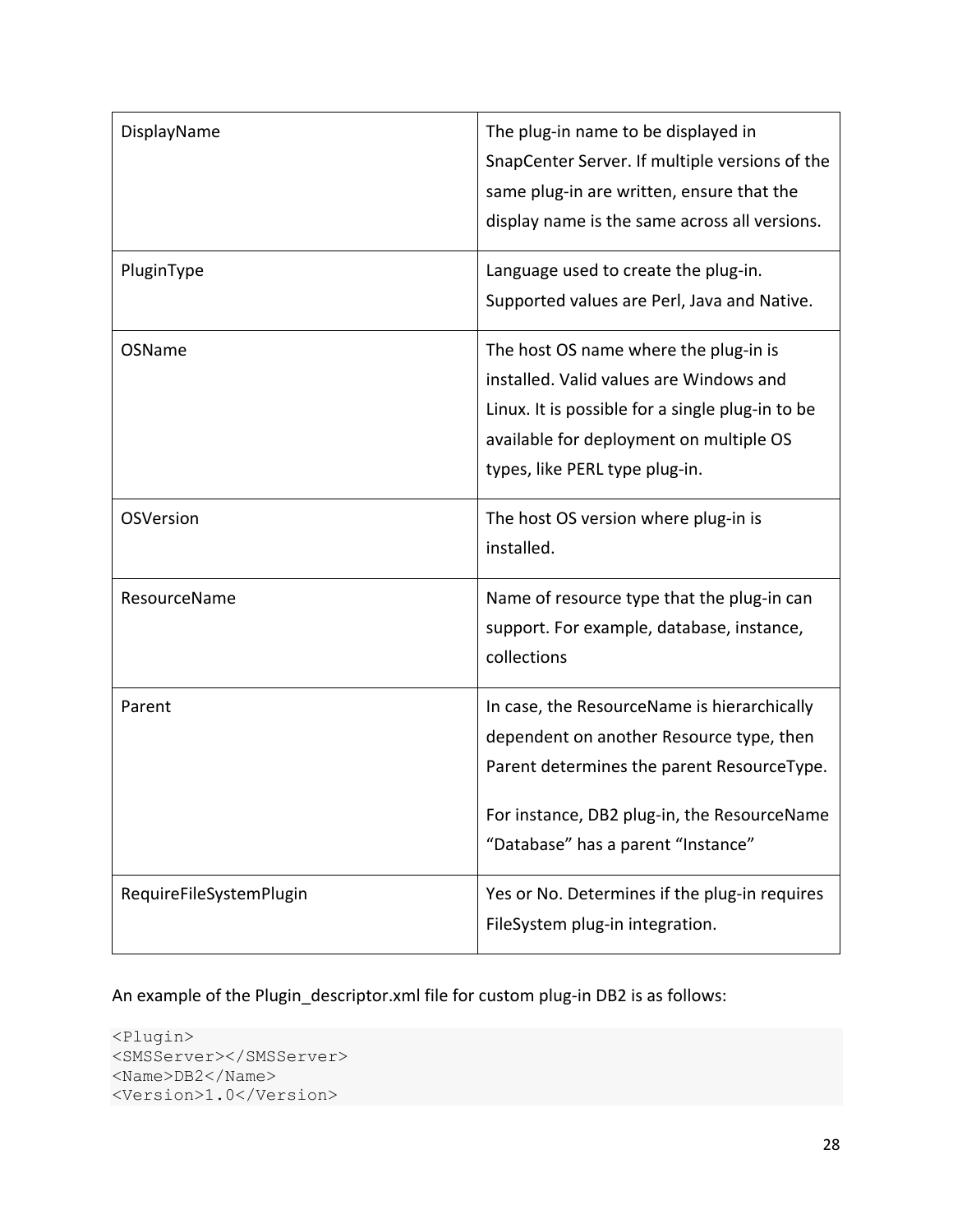```
<PluginType>Perl</PluginType>
<DisplayName>Custom DB2 Plugin</DisplayName>
<SupportedOS>
< 0S><OSName>windows</OSName>
<OSVersion>2012</OSVersion>
\langle/OS>< 0S><OSName>Linux</OSName>
<OSVersion>7</OSVersion>
\langle/OS></SupportedOS>
<ResourceTypes>
<ResourceType>
<ResourceName>Database</ResourceName>
<Parent>Instance</Parent>
</ResourceType>
<ResourceType>
<ResourceName>Instance</ResourceName>
</ResourceType>
</ResourceTypes>
<RequireFileSystemPlugin>no</RequireFileSystemPlugin>
</Plugin>
```
### <span id="page-29-0"></span>**Creating a ZIP file**

After a plug-in is developed and a descriptor file is created, you must add the plug-in files and the Plugin\_descriptor.xml file to a folder and zip it.

You must consider the following before creating a ZIP file:

- The script name must be same as the plug-in name.
- For PERL plug-in, the ZIP folder must contain a folder with the script file and the descriptor file must be outside this folder. The folder name must be the same as the plug-in name.
- For plug-ins other than the PERL plug-in, the ZIP folder must contain the descriptor and the script files.
- The OS version must be a number.

Examples: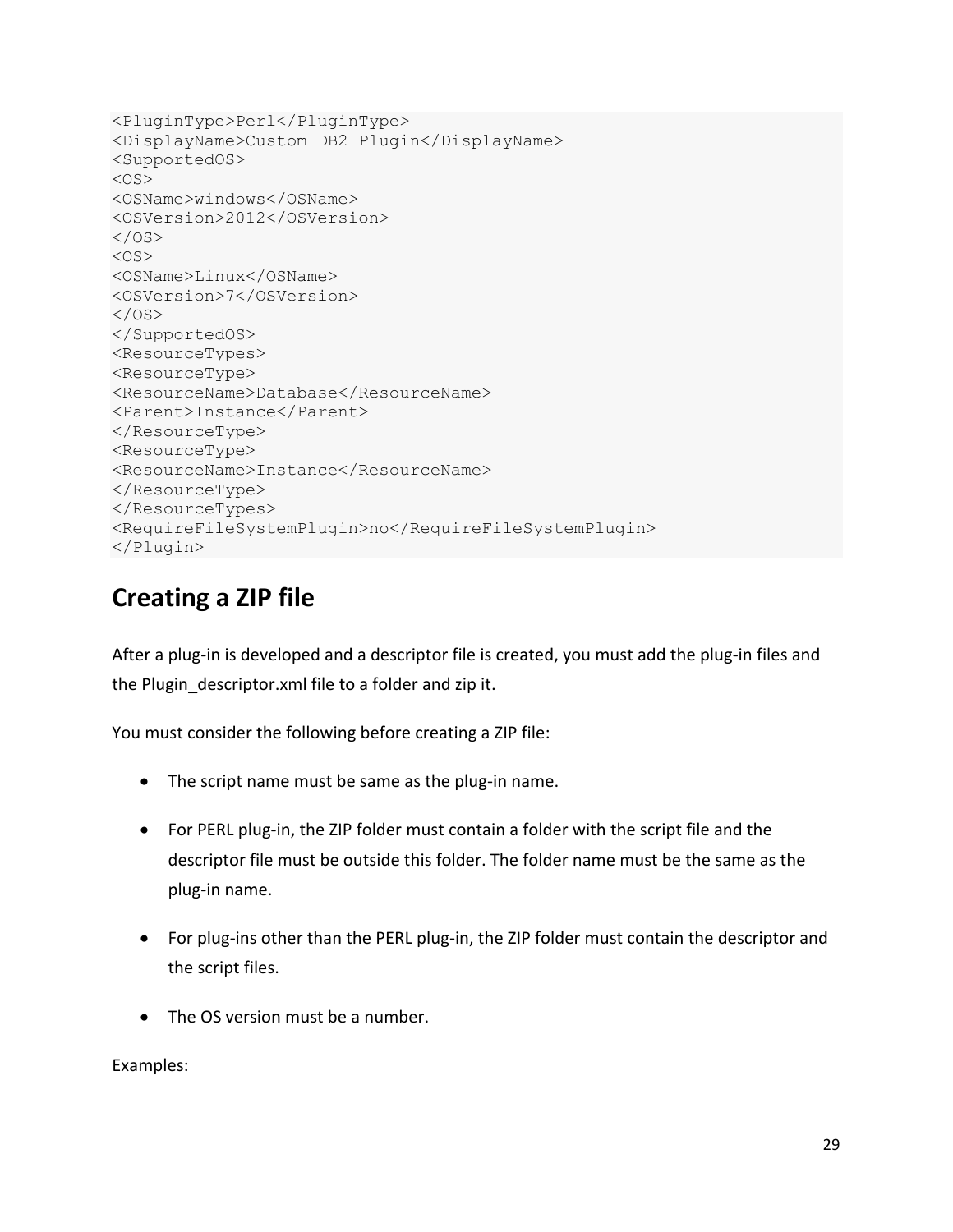- DB2 plug-in: add DB2.pm and Plugin descriptor.xml file to "DB2.zip".
- Plug-in developed using Java: add jar files, dependent jar files, and Plugin descriptor.xml file to a folder and zip it.

## <span id="page-30-0"></span>**Uploading the plug-in ZIP file**

You must upload the plug-in ZIP file to SnapCenter Server so that the plug-in is available for deployment on the desired host.

You can upload the plug-in using the UI or cmdlets.

**UI:**

- Upload the plug-in ZIP file as part of **Add** or **Modify Host** workflow wizard
- Click **"Select to upload custom plug-in"**

#### **PowerShell:**

1. Upload-SmPluginPackage cmdlet For example, PS> Upload-SmPluginPackage -AbsolutePath c:\DB2\_1.zip

For detailed information about PowerShell cmdlets, use the SnapCenter cmdlet help or see the cmdlet reference information.

### <span id="page-30-1"></span>**Deploying the custom plug-ins**

The uploaded custom plug-in is now available for deployment on the desired host as part of the **Add** and **Modify Host** workflow. You can have multiple version of plug-ins uploaded to the SnapCenter Server and you can select the desired version to deploy on a specific host.

For more information on how to upload the plug-in see, SnapCenter Software Installation and Setup Guide.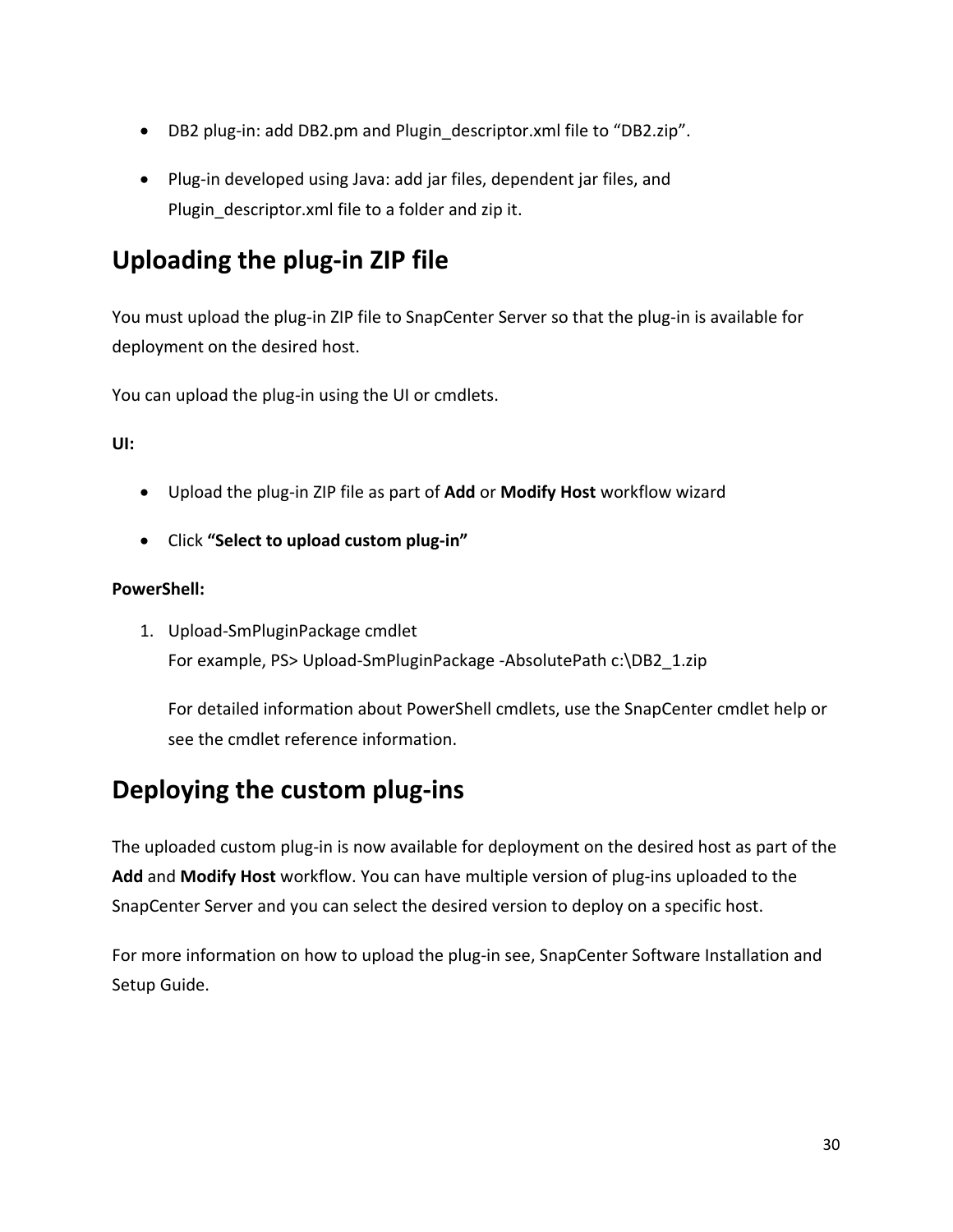## <span id="page-31-0"></span>**Copyright information**

Copyright © 1994–2017 NetApp, Inc. All rights reserved. Printed in the U.S.

No part of this document covered by copyright may be reproduced in any form or by any means— graphic, electronic, or mechanical, including photocopying, recording, taping, or storage in an electronic retrieval system—without prior written permission of the copyright owner.

Software derived from copyrighted NetApp material is subject to the following license and disclaimer:

THIS SOFTWARE IS PROVIDED BY NETAPP "AS IS" AND WITHOUT ANY EXPRESS OR IMPLIED WARRANTIES, INCLUDING, BUT NOT LIMITED TO, THE IMPLIED WARRANTIES OF MERCHANTABILITY AND FITNESS FOR A PARTICULAR PURPOSE, WHICH ARE HEREBY DISCLAIMED. IN NO EVENT SHALL NETAPP BE LIABLE FOR ANY DIRECT, INDIRECT, INCIDENTAL, SPECIAL, EXEMPLARY, OR CONSEQUENTIAL DAMAGES (INCLUDING, BUT NOT LIMITED TO, PROCUREMENT OF SUBSTITUTE GOODS OR SERVICES; LOSS OF USE, DATA, OR PROFITS; OR BUSINESS INTERRUPTION) HOWEVER CAUSED AND ON ANY THEORY OF LIABILITY, WHETHER IN CONTRACT, STRICT LIABILITY, OR TORT (INCLUDING NEGLIGENCE OR OTHERWISE) ARISING IN ANY WAY OUT OF THE USE OF THIS SOFTWARE, EVEN IF ADVISED OF THE POSSIBILITY OF SUCH DAMAGE.

NetApp reserves the right to change any products described herein at any time, and without notice. NetApp assumes no responsibility or liability arising from the use of products described herein, except as expressly agreed to in writing by NetApp. The use or purchase of this product does not convey a license under any patent rights, trademark rights, or any other intellectual property rights of NetApp.

The product described in this manual may be protected by one or more U.S. patents, foreign patents, or pending applications.

RESTRICTED RIGHTS LEGEND: Use, duplication, or disclosure by the government is subject to restrictions as set forth in subparagraph (c)(1)(ii) of the Rights in Technical Data and Computer Software clause at DFARS 252.277-7103 (October 1988) and FAR 52-227-19 (June 1987).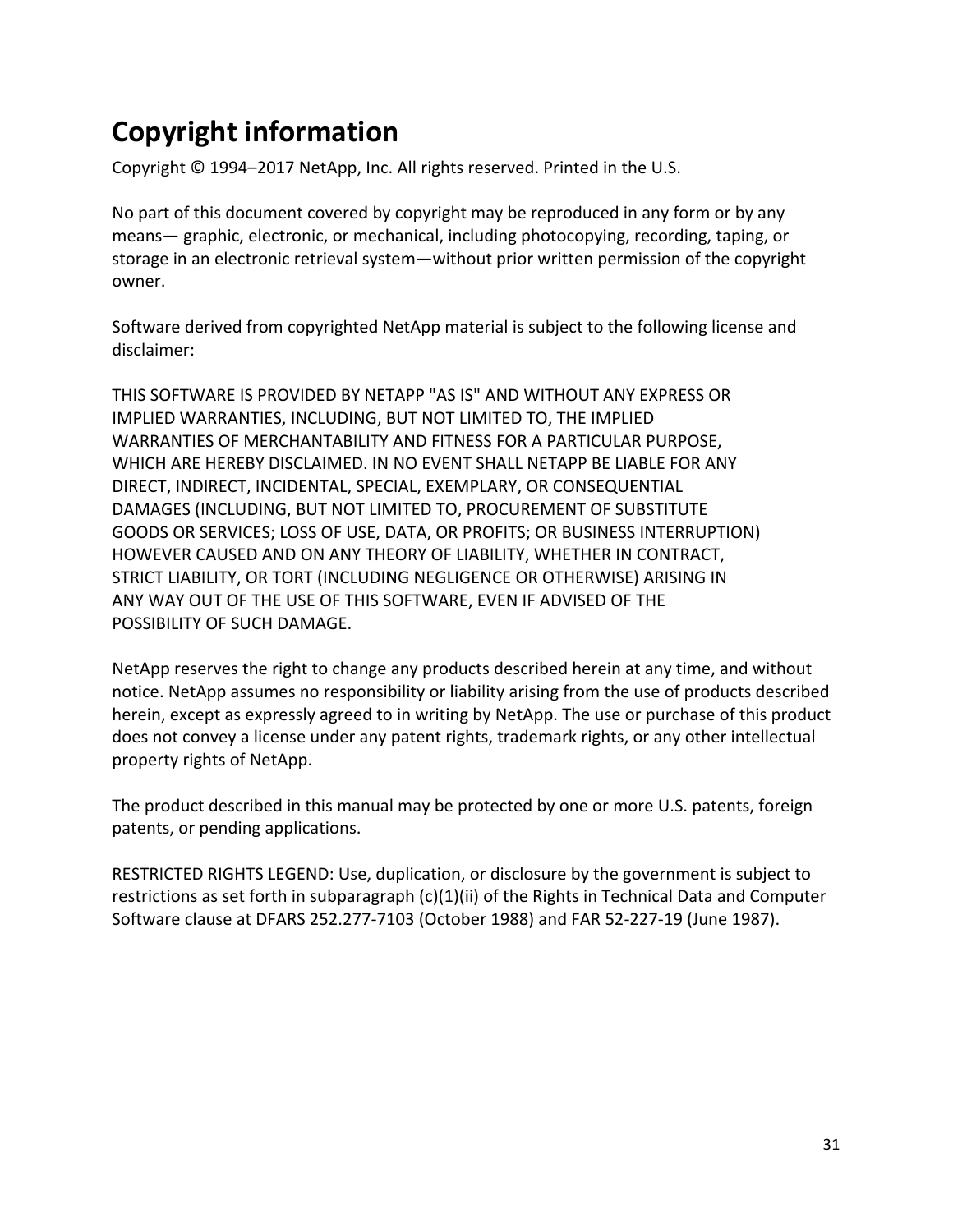## <span id="page-32-0"></span>**Trademark information**

Active IQ, AltaVault, Arch Design, ASUP, AutoSupport, Campaign Express, Clustered Data ONTAP, Customer Fitness, Data ONTAP, DataMotion, Element, Fitness, Flash Accel, Flash Cache, Flash Pool, FlexArray, FlexCache, FlexClone, FlexPod, FlexScale, FlexShare, FlexVol, FPolicy, Fueled by SolidFire, GetSuccessful, Helix Design, LockVault, Manage ONTAP, MetroCluster, MultiStore, NetApp, NetApp Insight, OnCommand, ONTAP, ONTAPI, RAID DP, RAID-TEC, SANscreen, SANshare, SANtricity, SecureShare, Simplicity, Simulate ONTAP, Snap Creator, SnapCenter, SnapCopy, SnapDrive, SnapIntegrator, SnapLock, SnapManager, SnapMirror, SnapMover, SnapProtect, SnapRestore, Snapshot, SnapValidator, SnapVault, SolidFire, SolidFire Helix, StorageGRID, SyncMirror, Tech OnTap, Unbound Cloud, and WAFL and other names are trademarks or registered trademarks of NetApp, Inc., in the United States, and/or other countries. All other brands or products are trademarks or registered trademarks of their respective holders and should be treated as such. A current list of NetApp trademarks is available on the web.

*<http://www.netapp.com/us/legal/netapptmlist.aspx>*